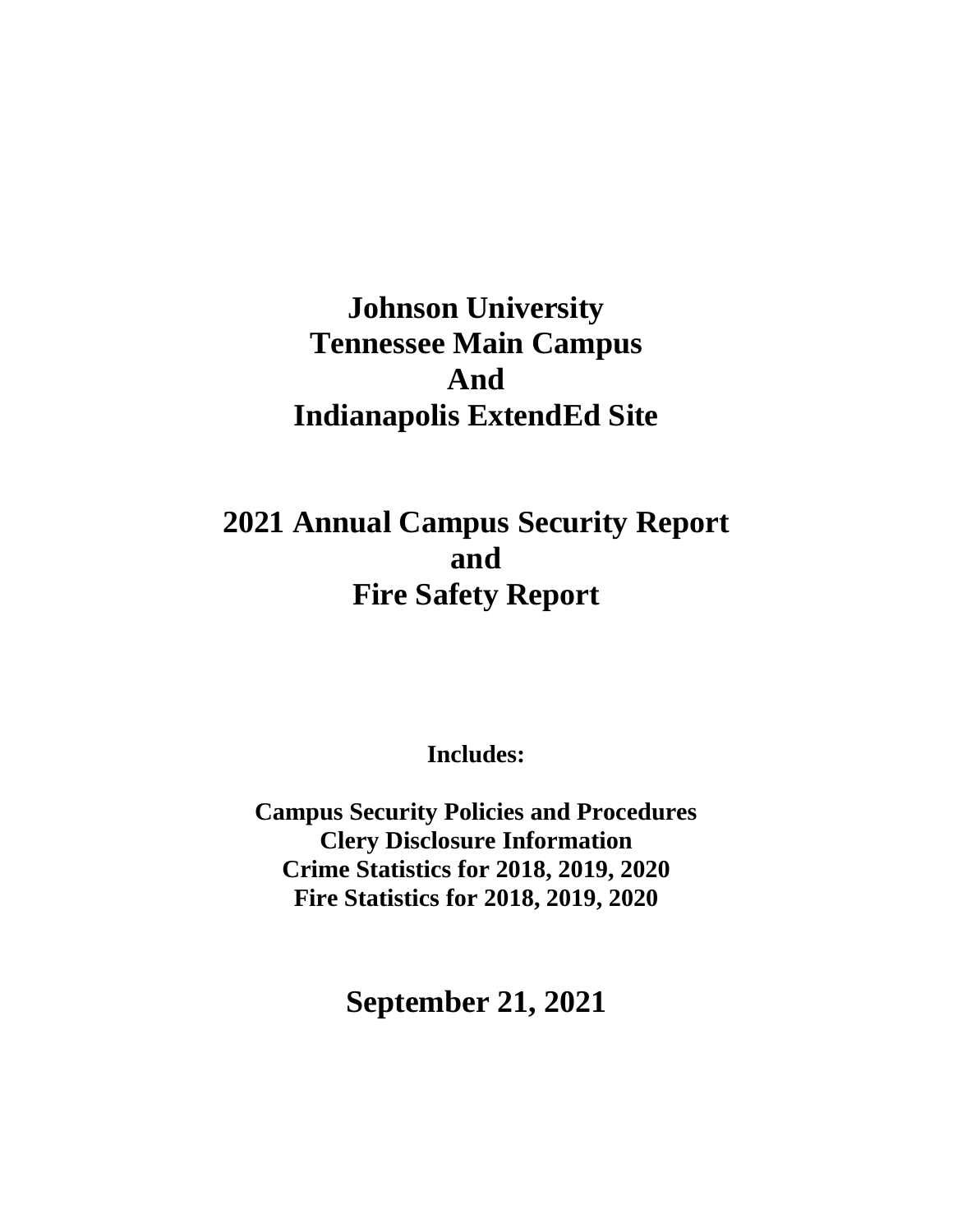# **Contents**

| <b>Security Policies and Procedures</b>               | 3  |
|-------------------------------------------------------|----|
| <b>Clery Disclosure Information</b>                   | 5  |
| <b>Campus Emergency Notification System</b>           | 7  |
| <b>Missing Student Notification Policy</b>            | 8  |
| Title IX, Clery Act, and VAWA Policy:                 |    |
| Policy and Rationale                                  | 9  |
| Categories of Sexual Harassment                       | 11 |
| Grievance Process: Reporting and Complaint Procedures | 13 |
| Victim Services and Resources                         | 22 |
| Alcohol and Drug Policy                               | 23 |
| Fire Safety Information                               | 28 |
| Emergency and Non-Emergency Contact Information       |    |
| (Includes Campus Security Authority)                  | 31 |
|                                                       |    |

### **Tables:**

| Table $1 -$ Crime Statistics                    |    |
|-------------------------------------------------|----|
| Table 2 – Fire Safety Systems: Residence Halls  | 29 |
| Table $3$ – Fire Statistics for Student Housing | 29 |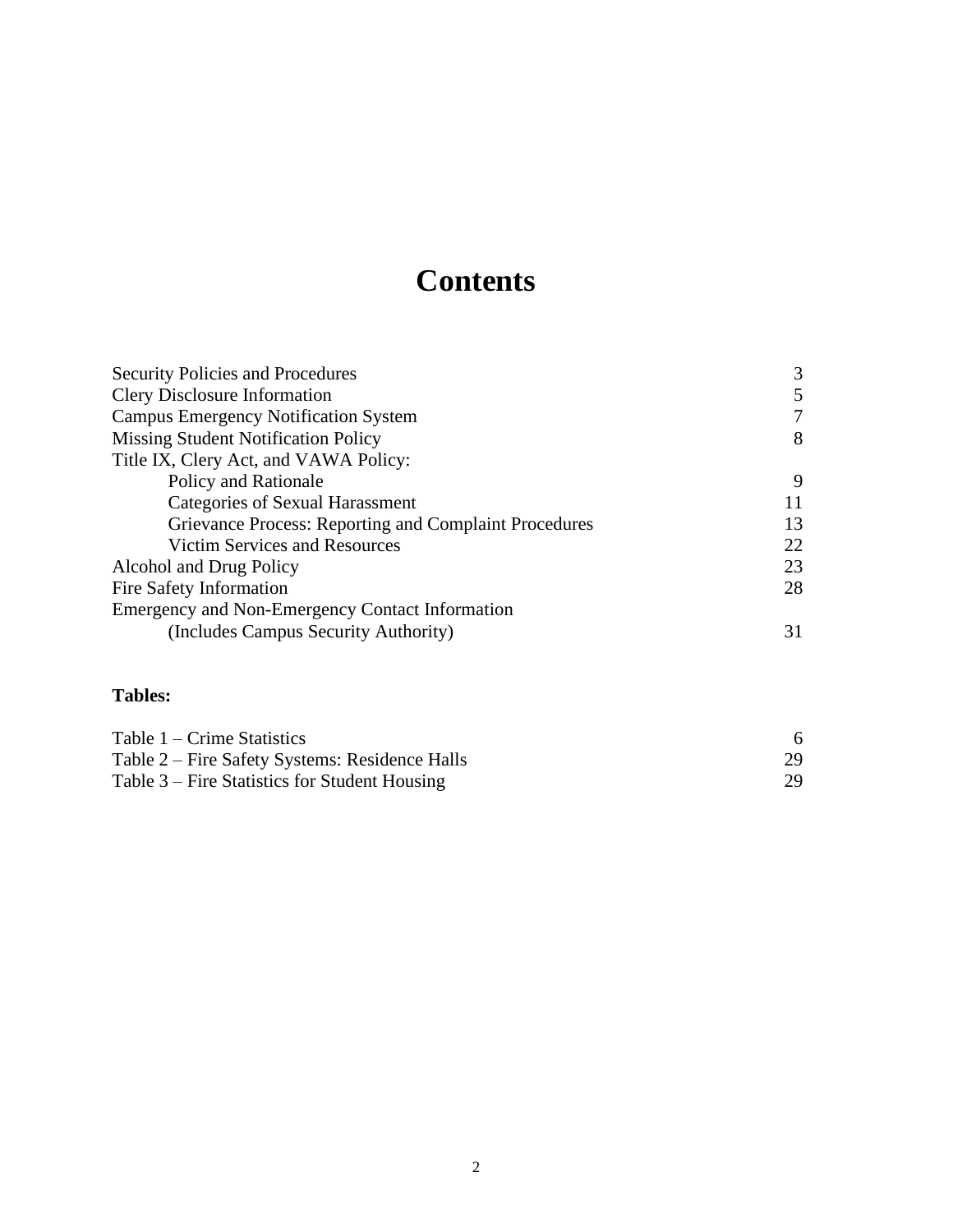### **Security Policies and Procedures**

**Introduction.** JUTN is committed to creating an environment that will be conducive to the safety and welfare of the JUTN community.

#### **Security Responsibilities**

**Crime Control.** JUTN is registered with the state of Tennessee as a proprietary security organization and contracts with a security service to provide licensed security personnel. University Security personnel can request assistance from the Knox County Sheriff's Department for incidents that require resources not available to university personnel and will summon the assistance of other agencies to provide services that require special resources. University Security personnel receive and investigate all incident reports and refer crimes and offenses to local law enforcement authorities. The sheriff's department makes occasional patrols through the campus and responds to 911 calls made from the campus.

Students living in non-campus property residences (see below) are served by the Knoxville Police Department, with crimes and incidents also reported to the JUTN security office (251-2222).

**Reporting Crime.** Students and employees of JUTN have the *right* to report directly to the Knox County Sheriff's Department any campus crime against their person or property. Students and employees have the *responsibility* to report the same to University officials. Generally speaking, the procedure for reporting crime is similar to the procedure for reporting other emergencies on campus.

Students living in non-campus property residences (see below) should contact 911 and ask for help from the Knoxville Police Department. Crimes and emergency incidents *must* also be reported to JUTN security so that the incidents will be reported as "non-campus property" crime statistics.

**How to Get Help.** If you are a victim or a witness of a crime of violence on campus, such as aggravated or sexual assault, call 911, and ask for help from the Knox County Sheriff's Department. Then contact University officials as described in the next paragraph.

Students living in non-campus property residences (see below) should contact 911 and ask for help from the Knoxville Police Department.

**Emergency Services.** Dial 251-2222 to report security concerns and non-emergency medical injuries. Dial 911 to report an emergency medical condition, fire, vehicle accident with injury, etc.

If you need someone to assist you in making contact with security, ask your resident director or a resident assistant for help.

When the immediate emergency is past, the security office in the plant services building has forms for the victims, witnesses, and investigators of campus crime to use in filing complaints pursuant to the FBI's Uniform Crime Reporting (UCR) and data collection guidelines.

**General Responsibilities.** JUTN officials are responsible both for responding to reports of campus crime and for collecting, analyzing, and reporting crime statistics as required by federal and state laws. A summary of crime statistics for the most recent three-year period is included in **Table 1** (page 5).

Partial year statistics are being collected for non-campus property (described below) and will be reported in the 2017 report.

**Timely Warning.** When necessary, the University Security Office will use various communications systems to notify students and employees in the event of an incident which endangers the safety of the campus, unless issuing the notification will, in the professional judgment of responsible University officials, compromise efforts to assist a victim or to contain, respond to, or otherwise mitigate the emergency (as permitted by federal regulations). Such incidents include Clery-reportable crimes (see "Federal Reporting Requirements below), as well as fire or weather-related incidents. (See also "Campus Emergency Notifications" below).

#### **Security Awareness**

**Public Buildings.** Public buildings (Phillips-Welshimer Building, Eubanks Activities Center, Richardson Hall, Gally Commons, Old Main, Library, Chapel, Old Gym and Swimming Pool) will be open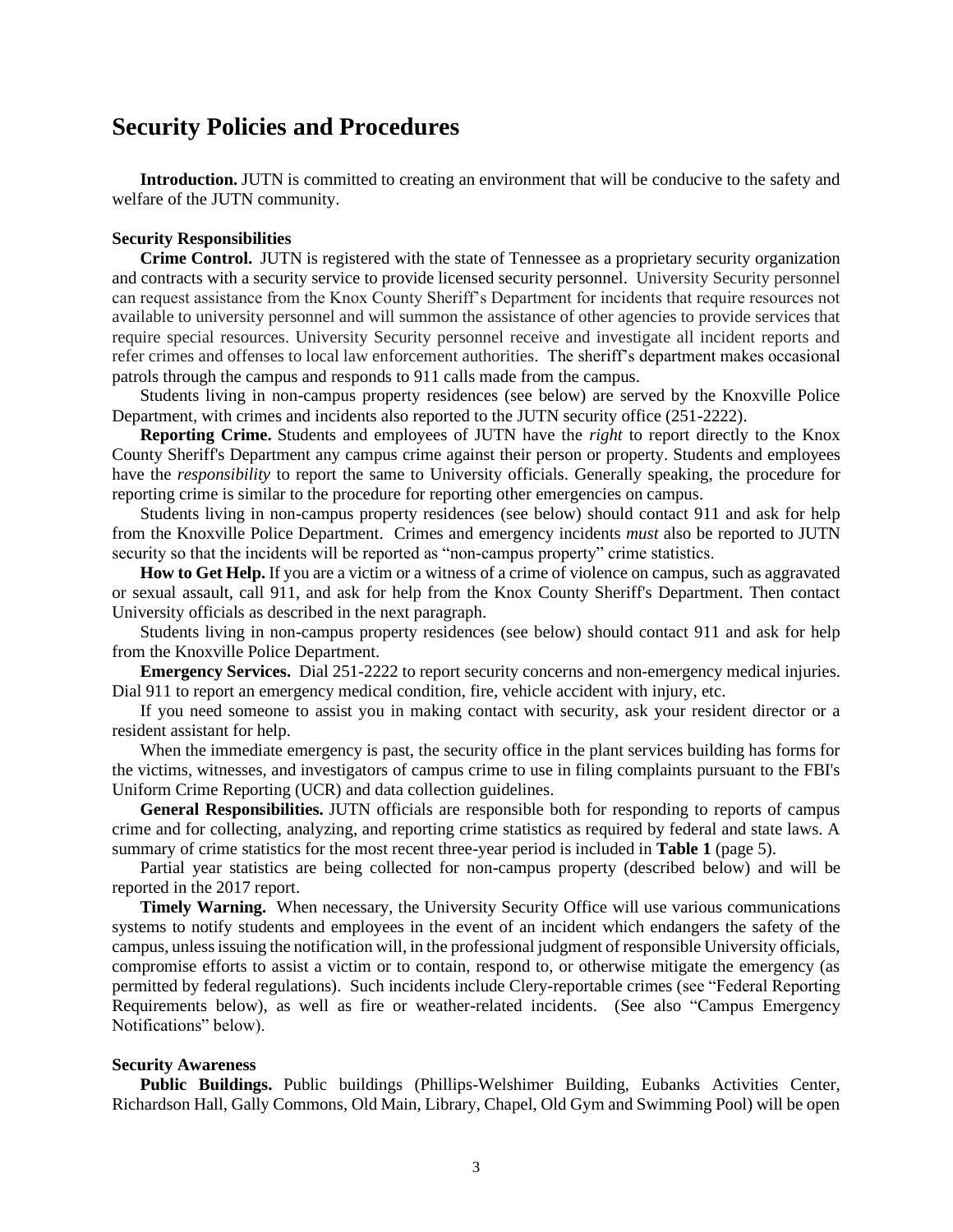only during business hours and/or at other announced times Using facilities after hours requires special permission in advance.

**Private Buildings.** Residence halls for single students (Brown, Johnson and Clark Halls) are not open to the public at any time unless advance special event announcements have been made. Outside doors automatically lock at curfew. Interfering with this policy is a disciplinary offense. When the residence halls are open, only the main lobby of each residence hall is open to members of the opposite sex. Visitors of the same sex are welcome elsewhere in the residence halls only by invitation or permission. University maintenance shops are off limits to everyone except University employees and their escorted guests.

**Non-campus Property.** Effective July 1, 2016, the University leases housing units in Knoxville for use by students participating in the Urban Plunge program. These housing units are located at 298 Chickamauga Ave, Knoxville, TN 37917, and 2733 Jersey Ave., Knoxville, TN 37919. Keys for these units are issued to residents.

**Note: Effective July 1, 2019**, the housing unit at 2733 Jersey Ave., Knoxville, TN 37919 is no longer leased to the University and will not be included in statistical reporting after that date.

Johnson University maintains a classroom space at 4 Market Square, Knoxville, TN 37902. A Memorandum of Understanding between the University and the Knoxville Fellows grants access to the classroom located on the third floor from 8:00 a.m. to 5:00 p.m. on Fridays during academic periods. The University does not maintain offices at this location. An access code is required to enter the classroom. The University does not maintain offices at this location. Keys are not issued to Johnson University staff.

Until December 31, 2019, Johnson University maintained an office at The Regas Building, 318 N. Gay Street, Knoxville, TN, and shares the building with other organizations. The building is open during regular business hours, typically 8:00 a.m. to 5:00 p.m. Monday through Friday. Johnson University had access to the building until 10:00 p.m. with the option to occasionally request extended access time. Students attending evening classes were met at the door by university staff. Photo ID was requested before granting access to the building.

**Note: Effective December 31, 2019**, the lease agreement for The Regas Building, 318 N. Gay Street, Knoxville, TN is terminated. This location will not be included in statistical reporting after that date.

Until June 30, 2020, Johnson University utilized space under a memorandum of agreement at 6430 S. Franklin Road, Indianapolis, IN, in a building owned by Indian Creek Christian Church. The church provided the following space:

• One classroom each Monday from 8:30 a.m. to 5:00 p.m.

- The classroom and other areas listed below are open and accessible to students at the times indicated.
- Students may also have used the Common Area, the South Room Chapel, and the Kitchenette.
- Office space sufficient for two Johnson University employees beginning in August 2016. This accommodation might include two offices (preferably adjoining) or one office large enough for two people.
- Keys to access office and classroom space were issued to Johnson University staff.

**Note: Effective July 1, 2020**, the space owned by Indian Creek Christian Church located at 6430 S. Franklin Road, Indianapolis, IN is no longer used by the University for classroom or office space. This location will not be included in statistical reporting after that date.

**Identification.** University employees assigned to tasks in a residence hall shall identify themselves to the resident director when initially responding to a job order. Each worker shall have an ID badge appropriately displayed. When contracts bring workers from off campus into a residence hall, they will be announced by University officials beforehand to the resident director. Wherever possible, advance notice will be made by the resident director to the resident assistants whose areas are affected. Guests of JUTN staying in the residence halls will be identified by written notification to the resident directors from the public relations office.

University personnel may enter any residence at any time for inspection, maintenance, investigation of safety concerns or investigation of a suspected violation of community living. The customary procedure of knocking before entering shall be followed at all times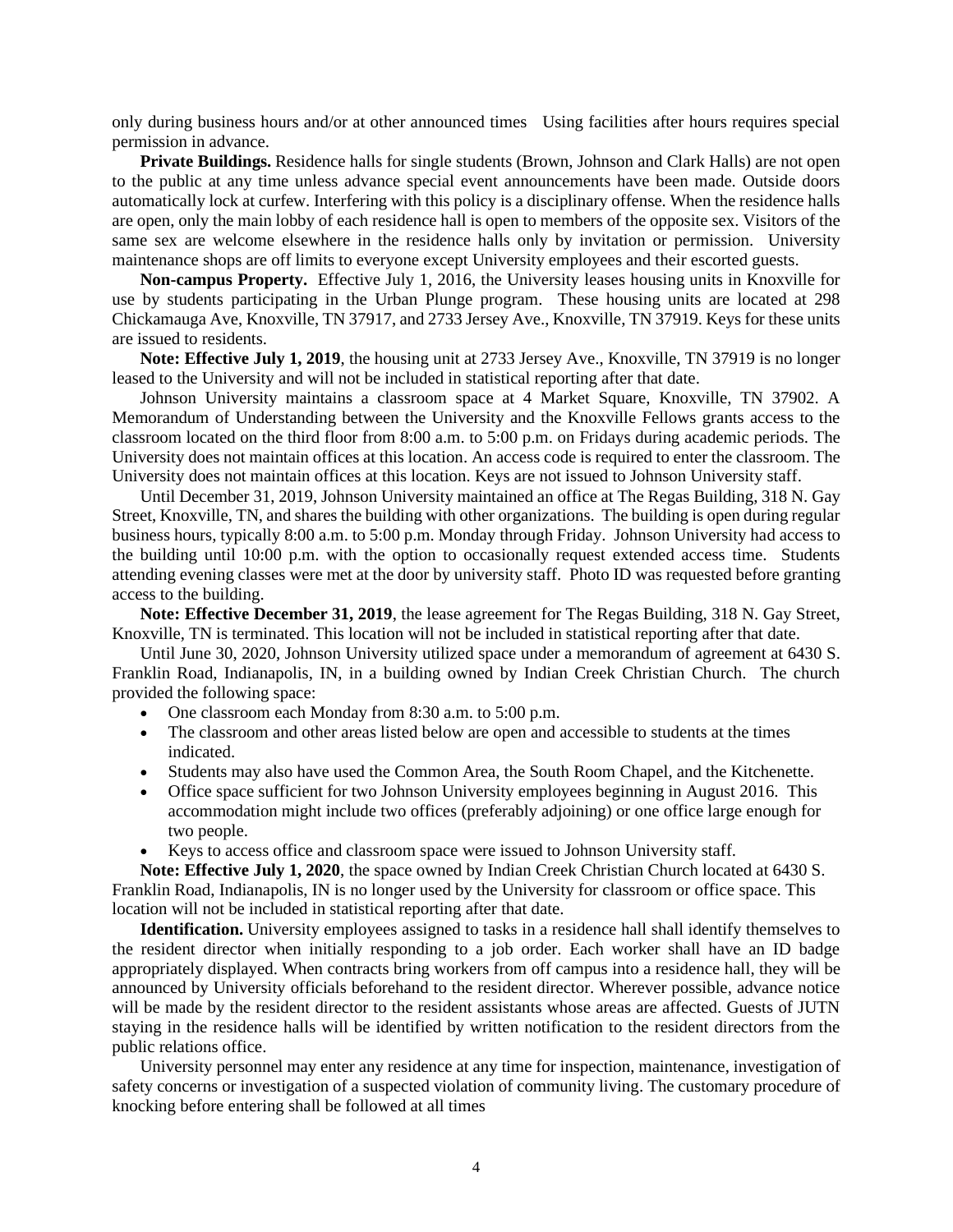**Education.** The JUTN administration will assist the campus community to become aware of possible sources of, and ways to prevent, campus crime. Information on crime prevention will be made through special bulletins, announcements, and workshops. JUTN will also respond to specific needs from time to time, and will provide "timely notice" crime prevention warnings to the community whenever appropriate.

**Words of Caution and Advice.** To a large extent, students are responsible for their own security and the security of others in the residence halls. Residence hall occupants should keep first floor doors and windows locked after curfew. Residents should report for disciplinary action the names of any students who prop outside doors open after curfew. Students should write down their ideas and turn in their suggestions to the physical plant office for making the campus more secure.

## **Clery Disclosure Information**

## **Federal Reporting Requirements**

The Jeanne Clery Disclosure of Campus Security Policy and Campus Crime Statistics Act (20 USC § 1092(f); TCA 49-7-2206) is the landmark federal law, originally known as the Campus Security Act, that requires colleges and universities across the United States to disclose information annually by October 1 about crime on and around their campuses. The law is tied to an institution's participation in federal student financial aid programs, and it applies to most institutions of higher education, both public and private. The Act is enforced by the United States Department of Education.

The Campus Security Act was amended in 1992 to add a requirement that schools afford the victims of campus sexual assault certain basic rights and was amended again in 1998 to expand the reporting requirements. The 1998 amendments also formally named the law in memory of Jeanne Clery. Subsequent amendments in 2000 and 2008 added provisions dealing with registered sex offender notification and campus emergency response. The 2008 amendments also added a provision to protect crime victims, "whistleblower" and others from retaliation. The 2013 amendments expanded the Clery-reportable crimes to include stalking, dating violence, and domestic violence. For more information on the details of the Clery Act, see the Johnson University website.

The 2008 Reauthorization of the Higher Education Act requires institutions with on-campus student housing facilities to collect fire statistics, publish an Annual Fire Safety Report, and keep a "fire log." Even though this law is separate from the Clery Act, the dissemination regulations of the Annual Fire Safety Report are very similar to those of the Clery Act. Historically, in accordance with federal regulations, fire statistics are reported annually to the U.S. Department of Education's Office of Postsecondary Education by way of the web-based Campus Safety and Security Survey.

The university complies with all federal reporting requirements related to campus security and fire safety. All of the information and data required for both of these annual reports is contained in the *Student Handbook*. To request a copy of previously filed Campus Safety and Security Reports or previously filed Fire Safety Reports, contact the Dean of Students in the Student Life Office on the Tennessee campus.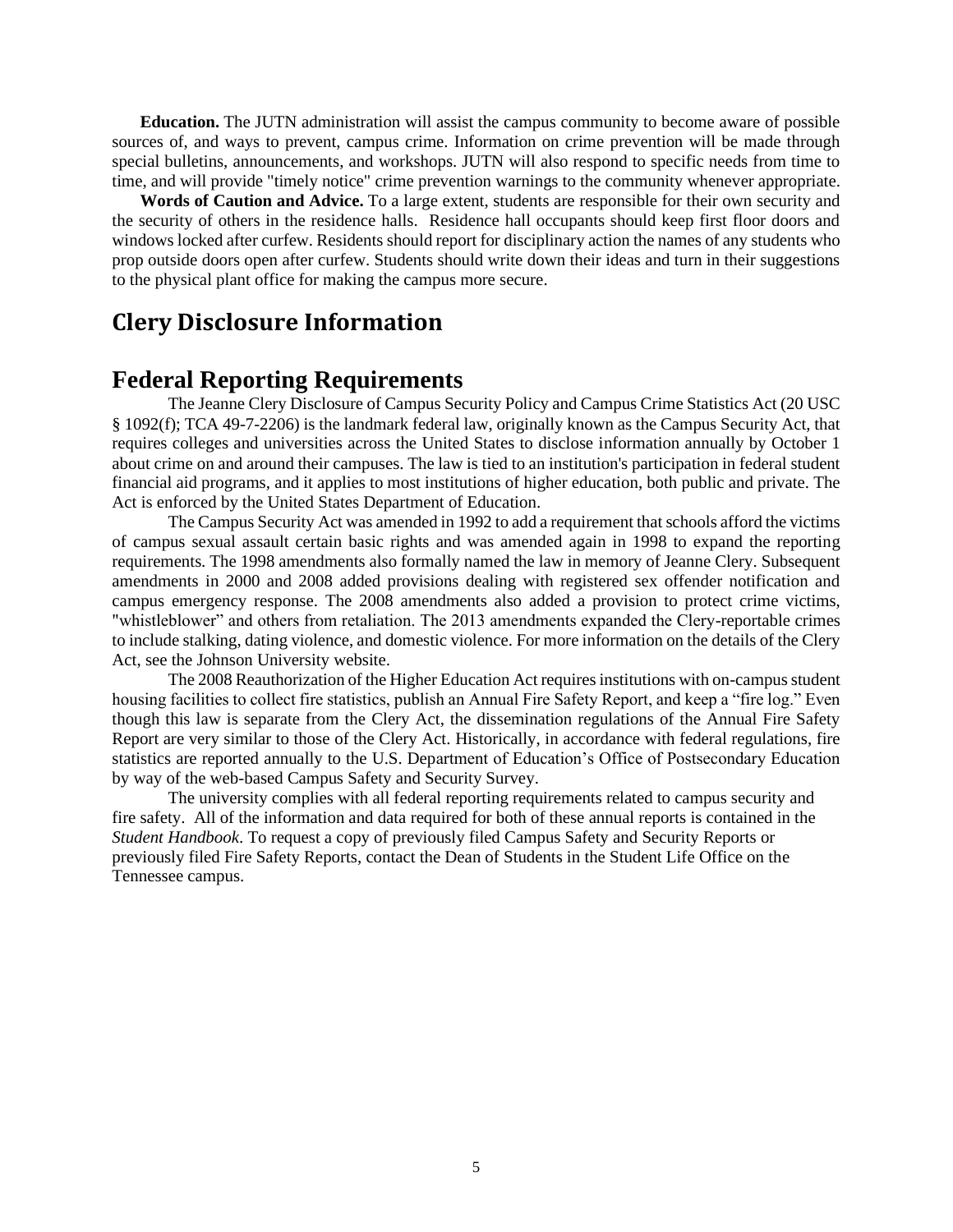|                                                                  | 2018                |                         |                     | 2019                    |                     |                |               | 2020                  |                     |                |               |                       |
|------------------------------------------------------------------|---------------------|-------------------------|---------------------|-------------------------|---------------------|----------------|---------------|-----------------------|---------------------|----------------|---------------|-----------------------|
| <b>Clery-Reportable</b><br><b>Criminal Offenses**</b>            | Campus              | <b>Housing</b>          | <b>Public</b>       | Non-<br>Campus          | Campus              | <b>Housing</b> | <b>Public</b> | Non-<br><b>Campus</b> | Campus              | <b>Housing</b> | <b>Public</b> | Non-<br><b>Campus</b> |
| Criminal Homicide:<br>Murder / Non-<br>negligent<br>Manslaughter | 0                   | 0                       | 0                   | 0                       | 0                   | 0              | 0             | 0                     | 0                   | 0              | 0             | 0                     |
| Negligent<br>manslaughter                                        | 0                   | 0                       | 0                   | 0                       | 0                   | 0              | 0             | 0                     | 0                   | 0              | 0             | 0                     |
| Sexual Assault:<br>Rape                                          | 0                   | 0                       | 0                   | 0                       | 0                   | 0              | 0             | 0                     | 0                   | 0              | 0             | 0                     |
| Fondling                                                         | 0                   | 0                       | $\Omega$            | 0                       | 0                   | 0              | 0             | 0                     | 0                   | 0              | 0             | 0                     |
| Incest                                                           | 0                   | 0                       | 0                   | 0                       | 0                   | $\mathbf 0$    | 0             | 0                     | 0                   | 0              | 0             | 0                     |
| <b>Statutory Rape</b>                                            | 0                   | 0                       | 0                   | 0                       | 0                   | $\mathbf 0$    | 0             | 0                     | 0                   | 0              | $\mathbf 0$   | 0                     |
| Robbery                                                          | 0                   | 0                       | 0                   | 0                       | 0                   | $\mathbf 0$    | 0             | $\mathbf 0$           | 0                   | 0              | 0             | 0                     |
| Aggravated assault                                               | 0                   | 0                       | 0                   | 0                       | 0                   | $\mathbf 0$    | 0             | $\mathbf 0$           | 0                   | 0              | 0             | 0                     |
| <b>Burglary</b>                                                  | 0                   | 0                       | 0                   | 0                       | $\mathbf{1}$        | $\mathbf 1$    | 0             | $\mathbf 0$           | 0                   | 0              | 0             | 0                     |
| Motor vehicle theft                                              | 0                   | 0                       | 0                   | 0                       | 0                   | 0              | 0             | 0                     | 0                   | 0              | 0             | 0                     |
| Arson                                                            | 0                   | 0                       | 0                   | 0                       | 0                   | 0              | 0             | 0                     | 0                   | 0              | 0             | 0                     |
| <b>Total Crimes</b>                                              | $\mathbf{1}$        | $\mathbf{1}$            | $\mathbf{0}$        | $\mathbf{0}$            | $\mathbf{1}$        | $\mathbf{1}$   | $\mathbf 0$   | $\mathbf{0}$          | $\mathbf{0}$        | 0              | $\mathbf{0}$  | $\mathbf{0}$          |
| VAWA Offenses **                                                 |                     |                         |                     |                         |                     |                |               |                       |                     |                |               |                       |
| Sexual Assault                                                   | 0                   | 0                       | 0                   | 0                       | 0                   | 0              | 0             | 0                     | 0                   | 0              | 0             | 0                     |
| Domestic Violence                                                | 0                   | 0                       | 0                   | 0                       | 0                   | $\mathbf 0$    | 0             | $\mathbf 0$           | 0                   | 0              | 0             | 0                     |
| <b>Dating Violence</b>                                           | $\mathbf 1$         | $\mathbf{1}$            | 0                   | 0                       | 0                   | $\mathbf 0$    | 0             | $\mathbf 0$           | 0                   | 0              | 0             | 0                     |
| Stalking                                                         | 0                   | 0                       | 0                   | 0                       | 0                   | $\mathbf 0$    | 0             | 0                     | 0                   | 0              | 0             | 0                     |
| <b>Total VAWA Offenses</b>                                       | $\mathbf{1}$        | $\mathbf{0}$            | $\mathbf{0}$        | $\mathbf{0}$            | 0                   | $\mathbf{0}$   | $\mathbf{0}$  | $\mathbf{0}$          | $\mathbf{0}$        | $\mathbf{0}$   | $\mathbf{0}$  | $\mathbf{0}$          |
| <b>Hate Crimes</b>                                               |                     |                         |                     |                         |                     |                |               |                       |                     |                |               |                       |
| Hate Crime:<br>Category of Bias:                                 | 0                   | 0                       | 0                   | 0                       | 0                   | $\Omega$       | 0             | $\Omega$              | 0                   | 0              | 0             | 0                     |
|                                                                  | N/A                 | N/A                     | N/A                 | N/A                     | N/A                 | N/A            | N/A           | N/A                   | N/A                 | N/A            | N/A           | N/A                   |
| <b>Total Hate Crimes</b>                                         | $\mathbf{0}$        | $\mathbf{0}$            | $\mathbf{0}$        | $\mathbf 0$             | 0                   | $\mathbf{0}$   | $\mathbf{0}$  | $\mathbf{0}$          | $\mathbf 0$         | $\mathbf{0}$   | $\mathbf{0}$  | $\mathbf{0}$          |
| <b>Arrests</b>                                                   |                     |                         |                     |                         |                     |                |               |                       |                     |                |               |                       |
| Weapons: carrying,<br>possessing etc.                            | 0                   | 0                       | 0                   | 0                       | 0                   | 0              | 0             | 0                     | 0                   | 0              | 0             | 0                     |
| Drug abuse<br>violations                                         | 0                   | 0                       | 0                   | 0                       | 0                   | 0              | 0             | 0                     | 0                   | 0              | 0             | 0                     |
| Liquor law<br>violations                                         | $\mathsf{O}\xspace$ | $\mathsf{O}\xspace$     | $\mathbf 0$         | 0                       | $\mathsf{O}\xspace$ | $\mathsf 0$    | 0             | $\mathsf{O}$          | $\mathsf{O}\xspace$ | 0              | $\mathsf{O}$  | $\mathsf{O}$          |
| <b>Total Arrests</b>                                             | $\mathbf 0$         | $\overline{\mathbf{0}}$ | $\pmb{0}$           | $\overline{\mathbf{0}}$ | $\pmb{0}$           | $\pmb{0}$      | $\pmb{0}$     | $\pmb{0}$             | $\pmb{0}$           | $\pmb{0}$      | $\mathbf 0$   | $\mathbf 0$           |
| <b>Disciplinary Actions</b>                                      |                     |                         |                     |                         |                     |                |               |                       |                     |                |               |                       |
| Weapons: carrying,<br>possessing, etc.                           | 0                   | $\mathsf 0$             | $\mathsf{O}\xspace$ | $\pmb{0}$               | $\pmb{0}$           | $\mathsf 0$    | 0             | $\mathsf{O}$          | $\mathsf{O}\xspace$ | $\pmb{0}$      | $\mathsf{O}$  | $\mathsf{O}\xspace$   |
| Drug abuse<br>violations                                         | 0                   | 0                       | $\mathsf 0$         | 0                       | $\mathsf{O}\xspace$ | $\mathsf 0$    | 0             | $\mathsf{O}$          | $\mathsf{O}\xspace$ | 0              | $\mathsf{O}$  | $\mathsf{O}\xspace$   |
| Liquor law<br>violations                                         | $\mathsf{O}\xspace$ | $\mathsf 0$             | $\mathsf 0$         | $\pmb{0}$               | $\mathbf{1}$        | $\mathbf 1$    | 0             | $\mathsf 0$           | $\mathsf{O}\xspace$ | 0              | $\mathsf{O}$  | 0                     |
| <b>Total Disciplinary</b><br><b>Actions</b>                      | $\pmb{0}$           | $\pmb{0}$               | $\pmb{0}$           | $\pmb{0}$               | $\mathbf{1}$        | $\mathbf 1$    | $\pmb{0}$     | $\pmb{0}$             | $\mathbf 0$         | $\pmb{0}$      | $\mathbf 0$   | $\pmb{0}$             |
| <b>Total Unfounded</b><br><b>Crimes</b>                          | $\pmb{0}$           | $\pmb{0}$               | $\mathbf 0$         | $\pmb{0}$               | 0                   | $\pmb{0}$      | 0             | $\pmb{0}$             | $\pmb{0}$           | 0              | $\mathbf 0$   | $\pmb{0}$             |

#### **Table 1. Crime Statistics – Notes on following page**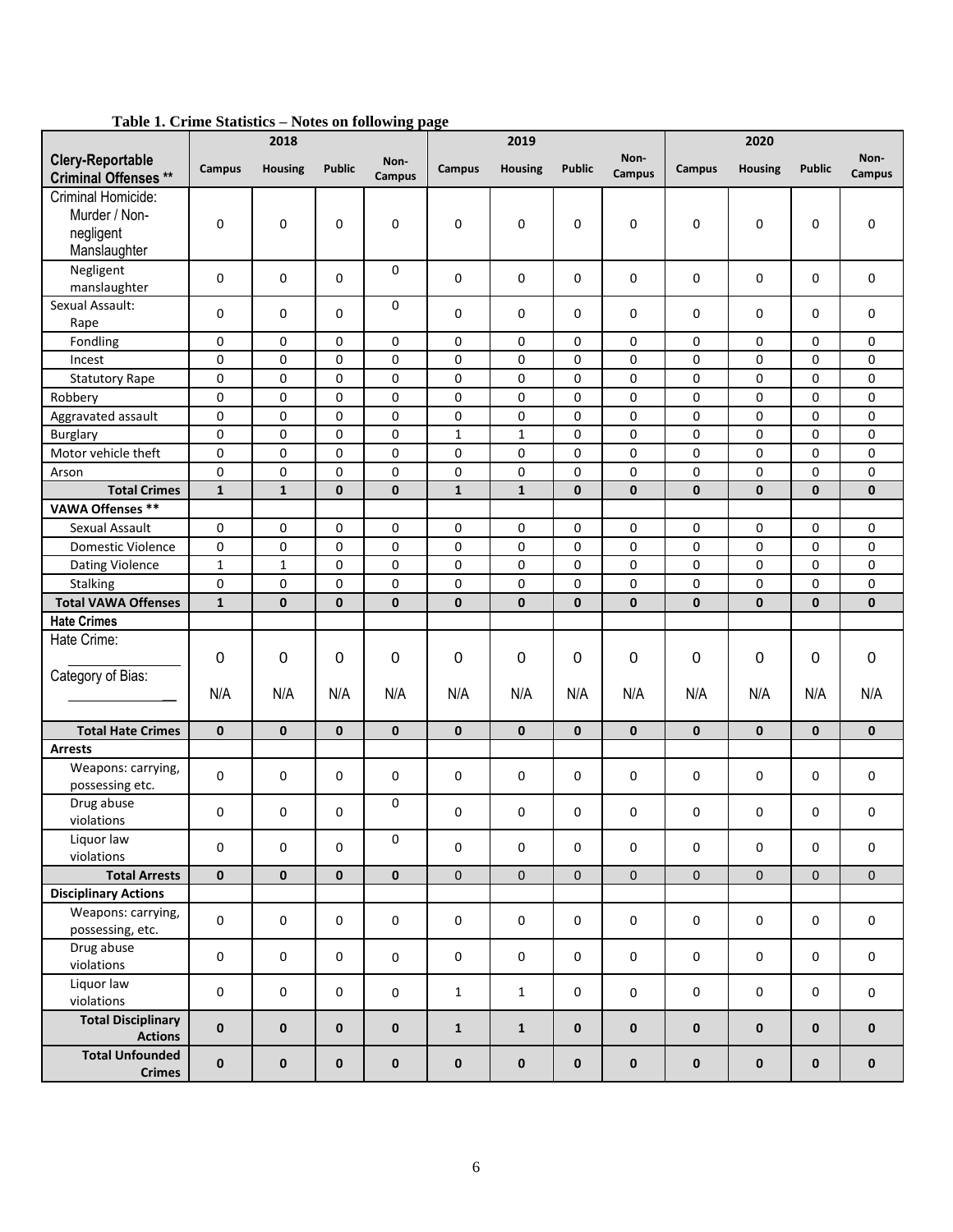• See also:<http://nces.ed.gov/collegenavigator>for institution "Johnson University."

Current crime log information is available to the public at the reception desk in the Phillips-Welshimer Building.

## **Campus Emergency Notifications**

The Higher Education Authorization Act of 2008 requires institutions of higher education to formulate policies and procedures for notifying the campus community concerning significant emergencies or dangerous situations involving an immediate threat to the safety of the community.

Johnson University uses the Nixle Community Information Service, which is built to provide secure and reliable communications. Its authenticated service connects city agencies to citizens (or, in this case, university officials to students) in real-time, delivering information to residents of geographically targeted areas and neighborhoods.

Information can be received online and via email for free. Residents receive messages by mobile phone as part of their text messaging plan (otherwise standard text message rates apply). The system is simple to use and there is no spam. Johnson University will only use this system to announce a campus emergency situation or to test the system (normally one test per month).

Phone only registration – text *JUTN* to **888777**

$$
-OR-
$$

E-mail and Phone registration: Go to *Nixle.com –* click the orange *SIGN UP NOW* banner.

#### **Step 1 - Sign up**

- 1. Enter your e-mail address
- 2. Create your own password
- 3. Enter your full name
- 4. Enter your mobile phone number

Click "*I accept, sign me up!"*

**Step 2 – Your home area -** Enter 7900 Johnson Drive, Knoxville TN 37998 as your home address

#### **Step 3 – Refer your friends - SKIP and Finish**

**Step 4 –** Optional information or SKIP and go to Nixle site.

You have now registered your e-mail and mobile phone. You should have a text on your phone asking you to text YES to 888777. This will activate the account on your phone.

#### **General Information for Responding to Campus Emergencies**

In addition to specific instructions which may be sent through Campus Emergency Notifications, students, employees and guests will find general instructions posted on brightly colored posters in classrooms, residence halls, and other common areas for responding to various emergencies, including fire, medical emergency, intruder/lockdown, tornado, earthquake, and winter weather conditions. Information includes a listing of designated safe areas for severe weather conditions.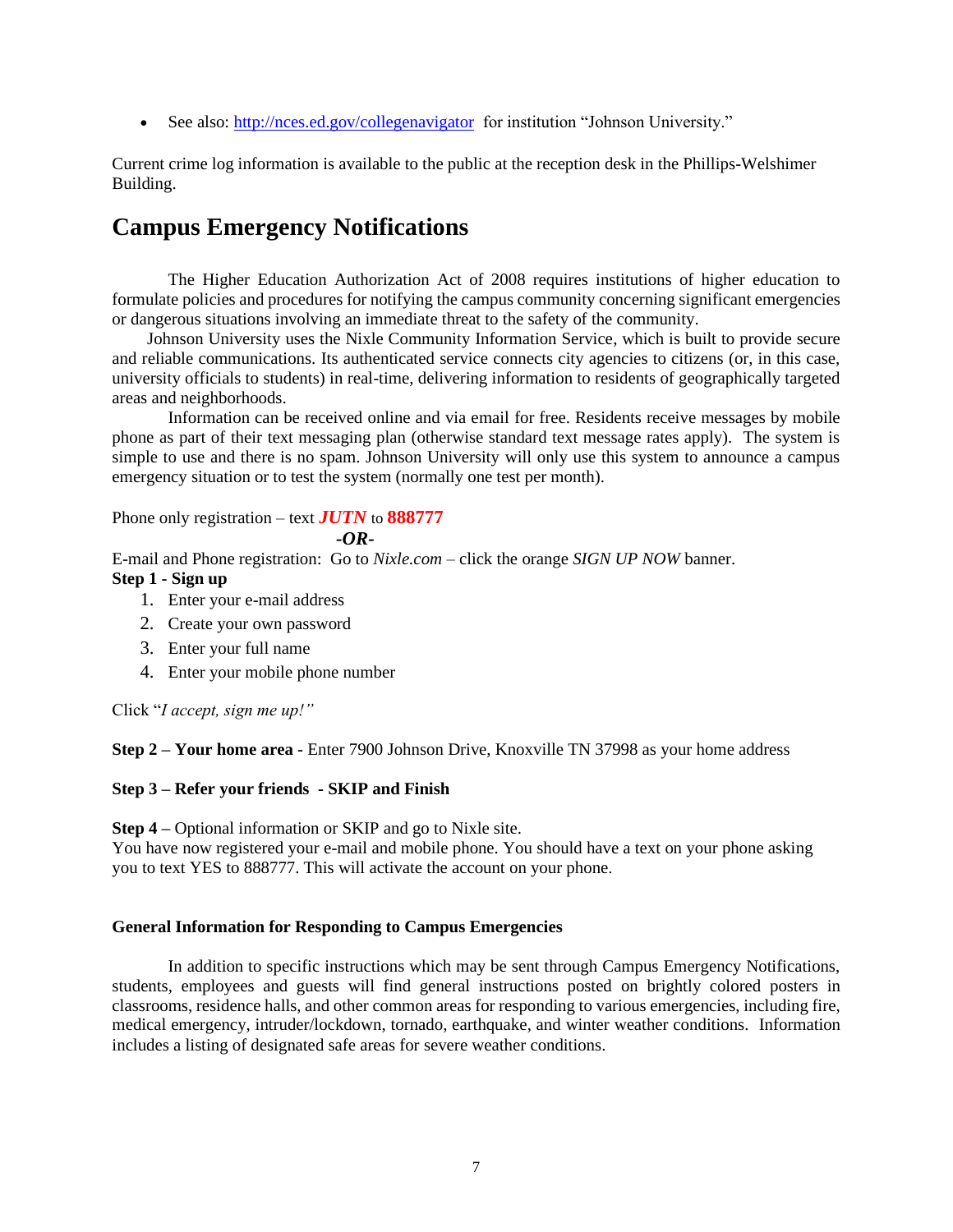# **Missing Student Notification Policy**

**Introduction.** The purpose of this policy is to outline the procedures JUTN will follow in response to a missing student report, as required by the Higher Education Opportunity Act of 2008. Each student will be informed annually of the following notification procedure:

**Registering a Confidential Emergency Contact.** Each student will be given the opportunity to identify an emergency contact to be notified within 24 hours after the student is deemed missing. This information will be collected by the Student Services Office along with other directory information, but is not considered to be directory information.

**Deeming a Student Missing.** A student may be deemed missing if it is reported to appropriate university personnel (Resident Director, Resident Assistant, Campus Security, Urban Plunge Program Director) that the student has been unreachable via personal contact, telephone, e-mail or other means of electronic communication for 24 hours or more.

**Emergency Contact Procedures.** Missing persons should be immediately reported to a Resident Director, Resident Assistant, Campus Security, or Urban Plunge Program Director, who will contact the Dean of Students. Once a student has been reported as missing, the following emergency contact procedures will be initiated Dean of Students (or authorized representative) no later than 24 hours after a student is deemed missing:

- The student's confidential emergency contact will be notified that the student is missing.
- A missing person report will be filed with the Knox County Sheriff's Department and the Tennessee State Police.
- If the missing student is under 18 years of age and not emancipated, the student's parents will be notified.
- Other campus offices having a need to know (including, but not limited to, the President's Cabinet, other Residence Life Staff, etc.) will be notified.

**Annual Notification.** Annual notification will be placed in the *Johnson University Tennessee Student Handbook*, available on the JUTN web site, and in the JUTN e-mail announcement sheet.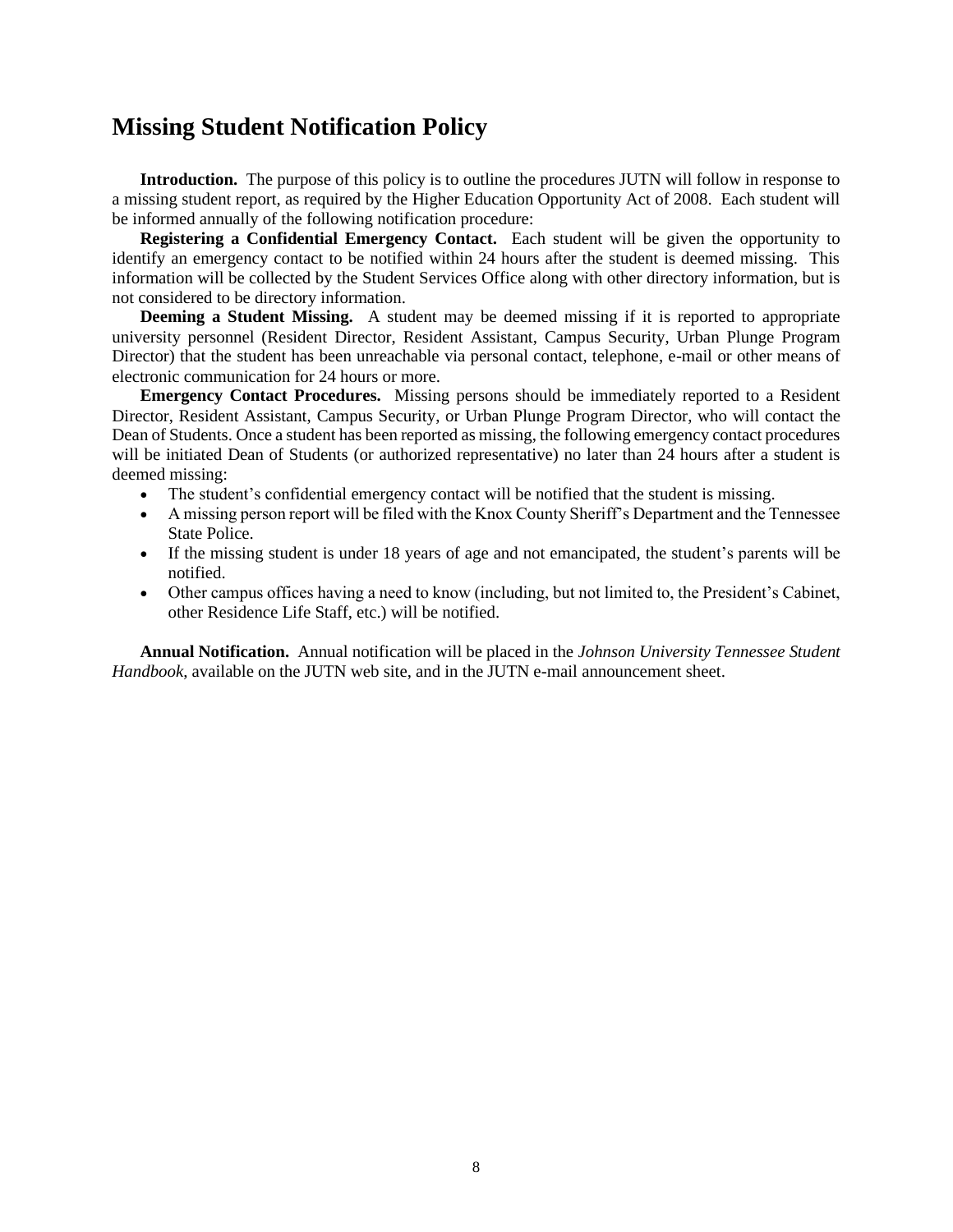# TITLE IX, CLERY ACT, AND VAWA POLICY

**Policy.** It is the policy of Johnson University that sexual misconduct is unacceptable and will not be tolerated; therefore, sexual misconduct committed by or upon a Johnson University student or employee is strictly prohibited. Reported violations of this policy will be investigated thoroughly and resolved promptly.

**Rationale.** Relationships between men and women at Johnson University are guided by biblical principles of respect for other's feelings, rights, and responsibilities. The university is committed to its moral, educational, and legal obligations to provide policies, procedures, and programs that protect students and employees from sexual misconduct (both on and off campus) and to establish an environment in which unacceptable behavior will not be tolerated. This policy complies with the following federal laws:

- Title IX of the Education Amendments of 1972 (Title IX), 20 U.S.C. Sec. 1681, *et seq.*, which prohibits discrimination on the basis of sex in any federally funded education program or activity
- Jeanne Clery Disclosure of Campus Security and Campus Crime Statistics Act (Clery Act), 20 U.S.C. Sec. 1092(f), originally enacted as the Crime Awareness and Campus Security Act of 1990 (Title II of Public Law 101-542)
- Violence Against Women Reauthorization Act of 2013 (VAWA), an amendment to the federal Clery Act and companion to Title IX

**History of Title IX Legislation and Regulations.** The list below outlines the sequence of legislation and regulations relating to Title IX, the Clery Act, and VAWA:

1972: Title IX was passed as part of the Education Amendments. It prohibited sex discrimination by recipients of federal funds, which includes most colleges, universities, and public elementary and secondary schools.

1975: The U.S. government published Title IX Implementing Regulations.

1990: The Clery Act was passed, requiring institutions of higher education to enhance campus safety efforts.

1997: Sexual Harassment Guidance was published.

2001: Th[e Revised Sexual Harassment Guidance](https://www2.ed.gov/about/offices/list/ocr/docs/sexhar00.html) was published.

April 4, 2011: The Office of Civil Rights (OCR) of the U.S. Department of Education released its "Dear Colleague Letter," which ushered in a new era of federal enforcement.

March 7, 2013: The Violence Against Women Reauthorization Act (VAWA) amended the Clery Act. April 29, 2014: The OCR released Questions and Answers on Title IX and Sexual Violence.

October 20, 2014: The U.S. Department of Education issued final negotiated rules implementing VAWA, which took effect on July 1, 2015.

April 2015: The U.S. Department of Education published the Title IX Coordinator Guidance and Resource Guide.

June 2016: The Revised Clery Handbook was released.

September 22, 2017: The U.S. Department of Education rescinded the 2011 Dear Colleague Letter and 2014 Questions and Answers. It released a new set of [Questions and Answers.](https://www2.ed.gov/about/offices/list/ocr/docs/qa-title-ix-201709.pdf)

November 2018: The U.S. Department of Education provided Notice of Proposed Rulemaking for implementation of Title IX.

On May 6, 2020, the U.S. Department of Education released [final regulations](https://www.federalregister.gov/documents/2020/05/19/2020-10512/nondiscrimination-on-the-basis-of-sex-in-education-programs-or-activities-receiving-federal) governing how institutions that receive federal financial assistance covered by Title IX of the Education Amendments of 1972 (Title IX) must respond to allegations of sexual harassment. The regulations were published on May 19, 2020, in the *Federal Register.* This is the first time the Title IX regulations have been updated since the first regulations were issued in 1975. These regulations require institutions that receive Title IV funds to address sexual harassment as a form of prohibited sex discrimination in education programs or activities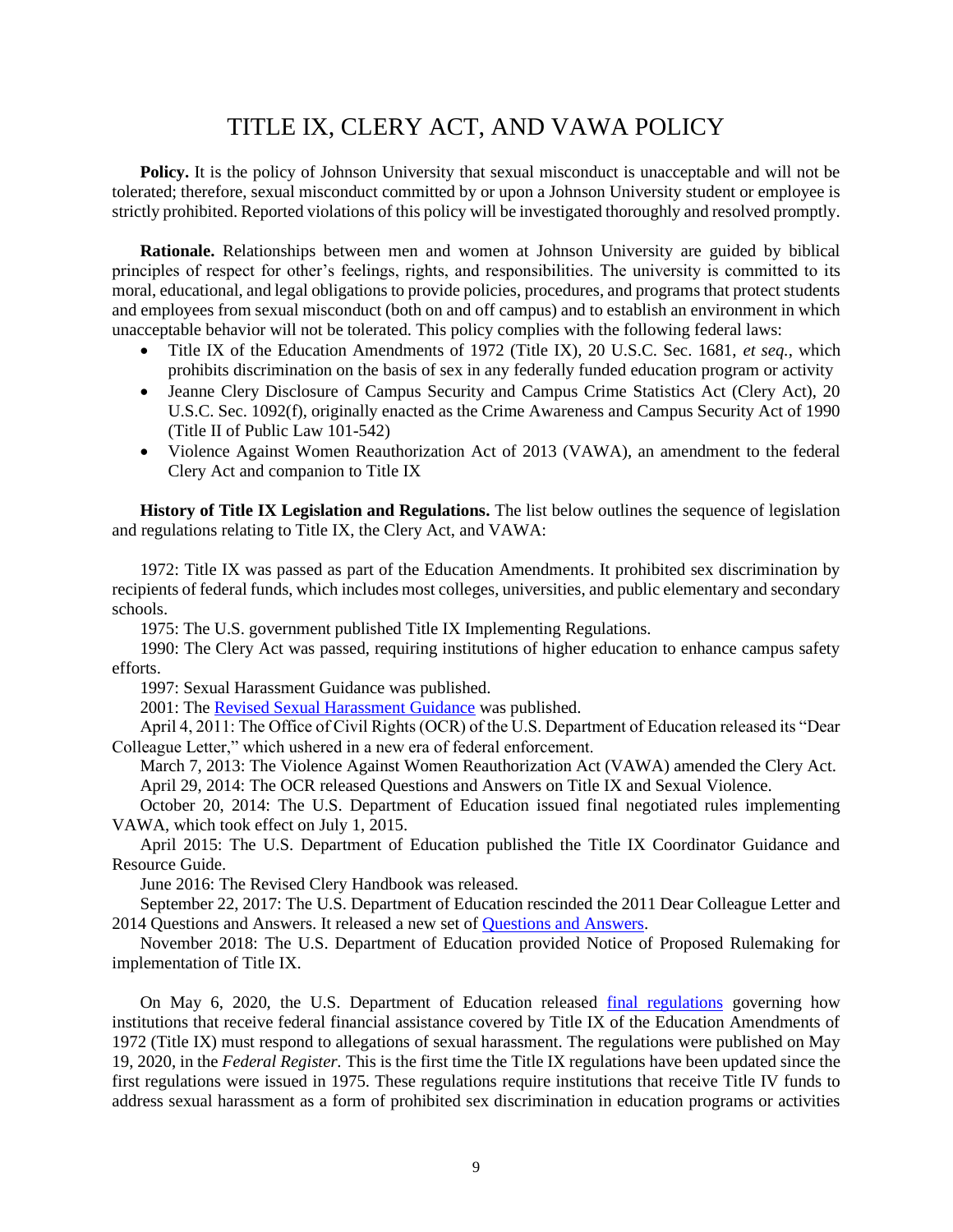under Title IX, and it is the first time that protections against sexual harassment have been enshrined into federal education regulations. The regulations spell out the requirements for providing procedural due process to both complainants and respondents. These final regulations represent the U.S. Department of Education's interpretation of a university's legally binding obligations; therefore, they focus on precise legal compliance regulations rather than best practices, recommendations, or guidance. The following policy was developed to meet the requirements of these regulations.

**Scope.** This policy applies to locations and events where Johnson University exercises substantial control over the respondent and the context in which the sexual harassment occurred. These locations and events can include activities held off campus that were funded, promoted, or sponsored by the University, but they do not include actions that may occur in a private, off-campus apartment or dwelling or off-campus conduct that may occur during summer or school breaks. The policy also applies to incidents that may occur in any building owned or controlled by a student organization that is officially recognized by the University. Respondents potentially include students (including campus residents, commuters, and online students), employees, applicants for admission or employment, contractors, and volunteers. Because the Title IX regulations apply only in the United States, trips or events outside the country, such as study abroad or mission trips, are not covered by the policy. The policy also covers employee-to-employee sexual misconduct. For a complaint to be considered, the complainant must be participating in, or attempting to participate in, the University's education program or activity at the time of filing a formal complaint. This includes students who are attending the University, are on leave from the University, or have graduated but have plans to return for another program or degree. Complainants may also be employees, applicants for admission or employment, alumni participating in alumni events, and guests or visitors participating in school activities such as sporting events. Allegations of sexual assault, domestic violence, dating violence, or stalking may fall under VAWA regulations regardless of the location of the alleged conduct.

 **Non-Discrimination Policy.** Johnson University is a Christian university affiliated with Christian churches and churches of Christ. Its mission is to educate students for "Christian ministries and other strategic vocations framed by the Great Commission in order to extend the kingdom of God among all nations." Accordingly, Johnson University seeks to hire and educate individuals who share its vision and core values to carry out that mission. Johnson University does not unlawfully discriminate in admissions, educational programs, or employment practices.

 Johnson University does not discriminate on the basis of race, sex, color, national origin, age, veteran status, genetic information, political affiliation, or handicap—if such disability may be accommodated without undue hardship—in provision of educational opportunities, programs and activities, or employment opportunities and benefits, pursuant to the requirements of Title VI of the Civil Rights Act of 1964 and subsequent amendments to that act, Title IX of the Educational Amendments of 1972 and subsequent re-authorization of that act, Section 504 of the Rehabilitation Act of 1973, and the Americans with Disabilities Act of 1990 and subsequent amendments to that act.

 The University, however, reserves the right under those provisions to make certain employment decisions on the basis of religion, marital status, or sex consistent with the University's religious beliefs when establishing qualifications for certain positions. Further, as a Christian ministry, the University retains the right to select those who serve in ministerial positions, as that term has been defined by the courts in the context of the First Amendment to the United States Constitution, based on criteria established by the University without regard to Title VII, Title IX, or any other federal, state, or local law governing the employment relationship.

 For the Tennessee and Online campuses and for the various extension sites, direct questions concerning the non-discrimination policy in regards to Title IX or inquiries related to Title IX to the lead Title IX Coordinator, Ms. Emili Williams, Director of Institutional Effectiveness, Johnson University, 7900 Johnson Drive, Box 1639, Knoxville, TN 37998. telephone: 865-251-2373. email: [ewilliams@JohnsonU.edu.](mailto:ewilliams@JohnsonU.edu)

Other inquiries related to Title IX may be referred directly to the U.S. Department of Education's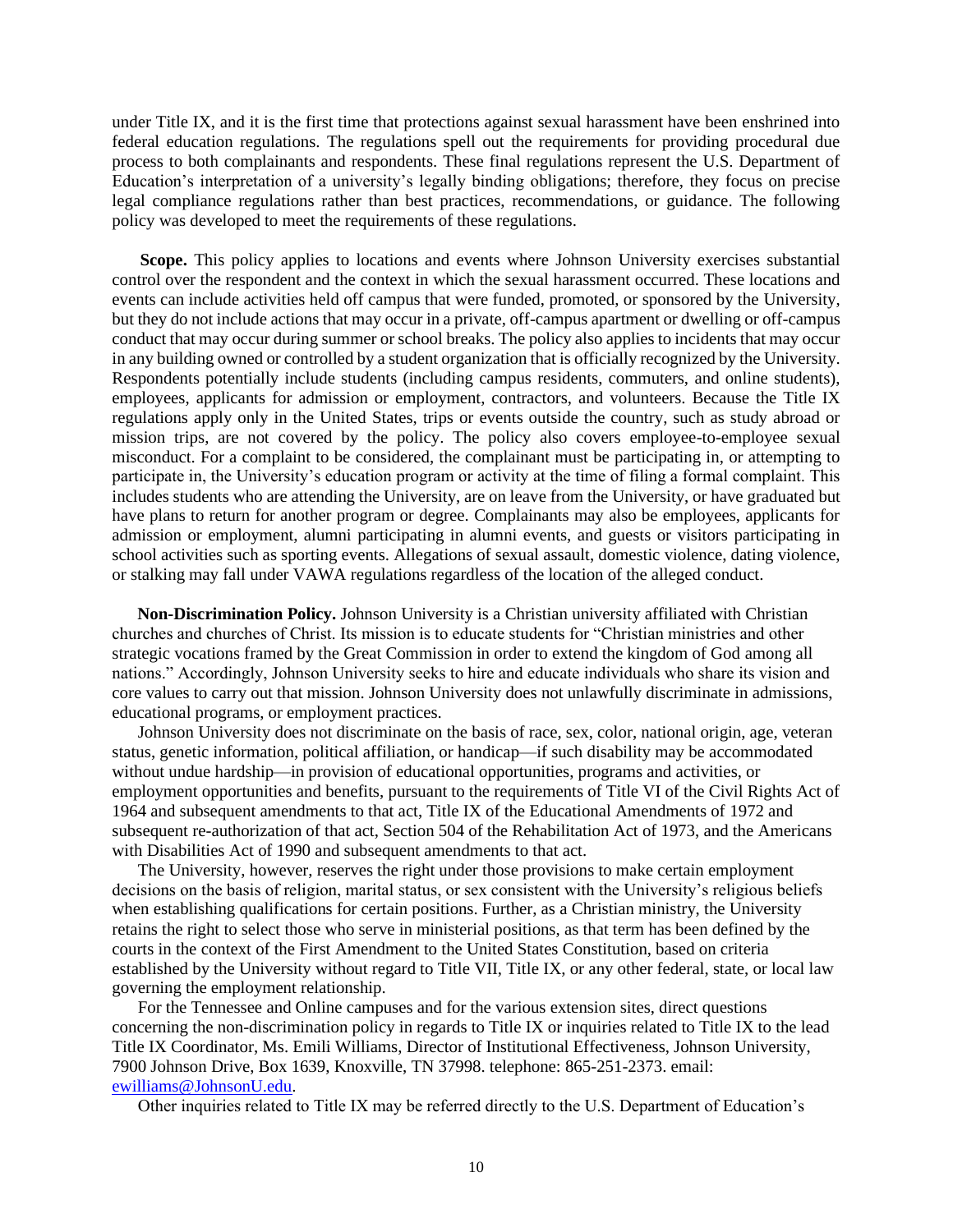Office for Civil Rights at 800-421-3481 or [ocr@ed.gov.](mailto:ocr@ed.gov)

**Title IX Coordinator**. Each campus has a designated employee who ensures that the University's response to sex discrimination complies with federal law. For the Tennessee and Online campuses and for the various extension sites, the lead Title IX Coordinator is Ms. Emili Williams, Director of Institutional Effectiveness, Johnson University Tennessee, 7900 Johnson Drive, Knoxville, TN 37998, telephone: 865- 251-2373, email[: ewilliams@johnsonu.edu.](mailto:ewilliams@johnsonu.edu) For the Florida campus, the branch Title IX Coordinator is Dr. Garrett Thompson, Assistant Director of Academic Support and Career Services, Johnson University Florida, 1011 Bill Beck Boulevard, Kissimmee, FL 34744, telephone: 407-569-1340, email: [gthompson@johnsonu.edu.](mailto:gthompson@johnsonu.edu)

Core responsibilities of the lead Title IX Coordinator include overseeing the university's response to Title IX reports and complaints, effectively implementing supportive measures and remedies for victims of sexual harassment, identifying and addressing any pattern or systemic problem revealed by such reports and complaints, and evaluating an alleged victim's confidentiality request, if one is made. Core responsibilities of the branch Title IX Coordinator include overseeing the university's response to Title IX reports and complaints made on the Florida branch campus, effectively implementing supportive measures and remedies for victims of sexual harassment, and evaluating an alleged victim's confidentiality request, if one is made.

The University will notify applicants for admission and employment, students, and employees of the name or title, office address, email address, and telephone number of the Title IX Coordinator. The identity and contact information for the Title IX Coordinators will be prominently displayed on the University's website.

**Categories of Sexual Harassment.** Government regulations have identified three categories of sexual harassment that are covered by Title IX. The regulations state that the phrase "on the basis of sex" does not require an inquiry into the subjective motive of the respondent. Where conduct is sexual in nature or where conduct references one sex or another, such facts are sufficient to determine that the conduct is "on the basis of sex."

*(1) Quid pro quo.* This term refers to situations where educational aid or an educational benefit or service is conditioned on unwelcome sexual misconduct by an employee. Students who may commit quid pro quo offenses are not subject to the Title IX process but may be subject the disciplinary process under the student code of conduct. Quid pro quo offenses do not need to meet the standards of severity, pervasiveness, offensiveness, or denial of equal education access that are required to determine "unwelcome conduct." Even if it occurs once, such conduct is objectively sufficiently serious to deprive a person of equal access to education.

*(2) Unwelcome Conduct.* This term refers to conduct of a sexual nature or on the basis of sex that a reasonable person would determine so severe, pervasive, and objectively offensive that it would effectively deny a person equal access to an educational program or activity. Sexual harassment is unwelcome conduct of a sexual nature, including unwelcome sexual advances, requests for sexual favors, and other verbal, nonverbal, or physical conduct of a sexual nature. Sexual harassment is a form of sex discrimination which is illegal under Title VII of the Civil Rights Act of 1964 for employees and under Title IX of the Education Amendments of 1972 for students. The Title IX definition differs from Title VII, which says that sexual harassment may be severe or pervasive or objectively offensive. The Title IX definition requires that all three criteria be met.

*(3) Sexual Assault.* Sexual assault means coerced or non-consensual sexual intercourse, sexual activity, sexual contact, or sexual conduct against the victim's will. Sexual assault includes rape, sexual battery, sexual coercion, intentional sexual touching, and sexual exploitation. For Clery Act purposes, sexual assault is defined as an offense that meets the definition of rape, fondling, incest, statutory rape, sodomy, or sexual assault with an object as used in the FBI's Uniform Crime Reporting (UCR) program. The 2020 Title IX regulations include the categories of dating violence, domestic violence, and stalking on the basis of sex under the broader category of "sexual assault," and those terms are defined in line with the Clery Act and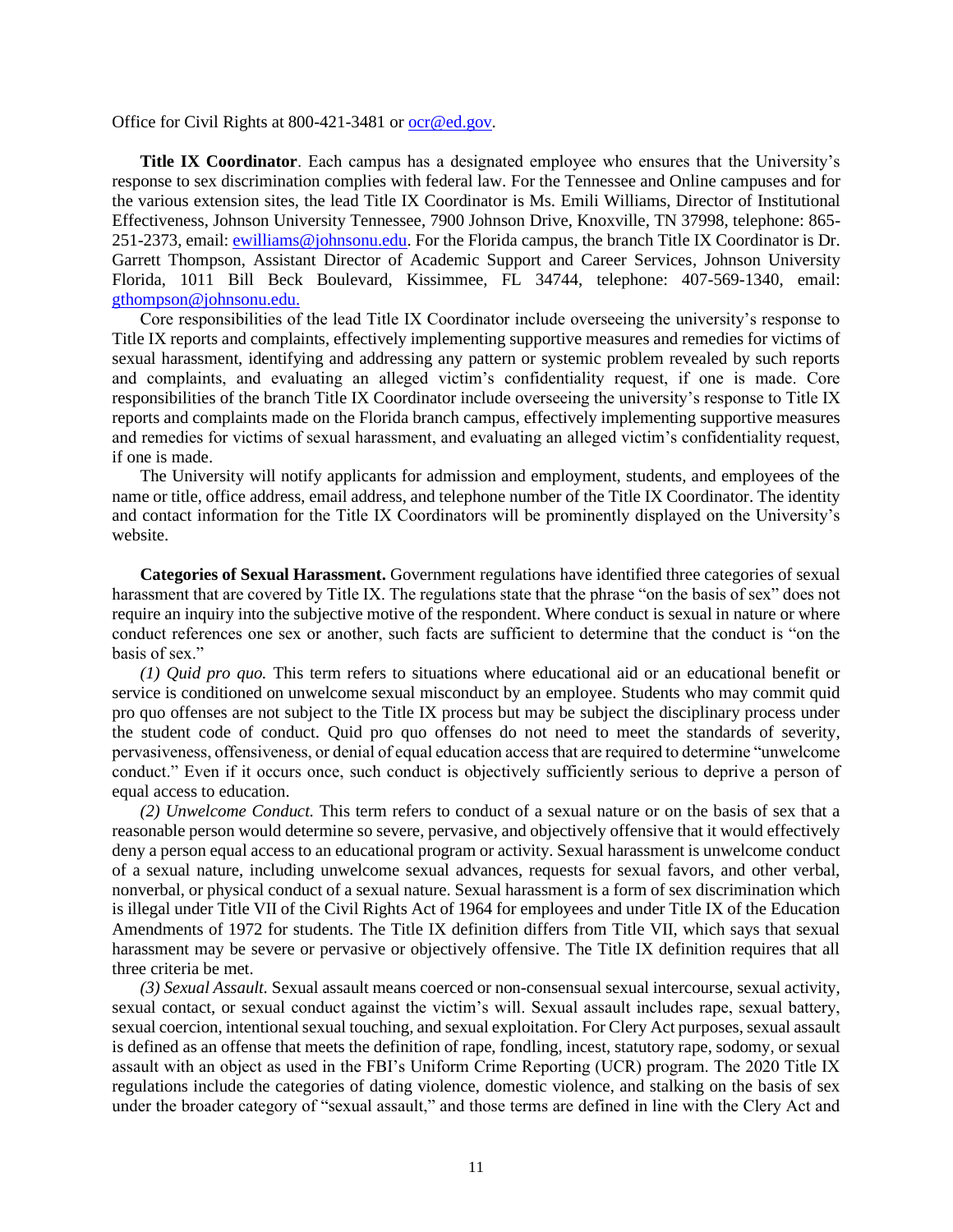the VAWA. Sexual assault offenses do not need to meet the standards of severity, pervasiveness, offensiveness, or denial of equal education access that are required to determine "unwelcome conduct." Such conduct, even when it occurs only once, is objectively sufficiently serious to deprive a person of equal access to education.

(3)(a) *Sexual Violence.* Sexual violence is a form of sexual harassment. Sexual violence means any incident of rape; sexual battery; lewd or lascivious act committed upon or in the presence of a person younger than 16 years of age; luring or enticing a child under the age of 12 into a structure, dwelling, or conveyance for other than a lawful purpose; sexual performance by a child; or any other forcible felony wherein a sexual act is committed or attempted, regardless of whether criminal charges based on the incident were filed, reduced, or dismissed by prosecuting authorities.

(3)(b) *Stalking on the Basis of Sex.* Stalking is any course of conduct directed at a specific person on the basis of sex that would cause a reasonable person to fear for his or her safety or the safety of others, or any conduct that would cause a reasonable person to suffer substantial emotional distress. This definition includes stalking that occurs online or through messaging platforms, commonly known as "cyberstalking," when it occurs in the University's education program or activity.

(3)(c) *Dating Violence.* Dating violence means violence between individuals who have or have had a continuing and significant relationship of a romantic or intimate nature. For Clery purposes, dating violence is defined as violence committed by a person who is or has been in a social relationship of a romantic or intimate nature with the victim. Dating violence includes, but is not limited to, sexual or physical abuse or the threat of such abuse.

(3)(d) *Domestic Violence.* Domestic violence means any assault, aggravated assault, battery, aggravated battery, sexual assault, sexual battery, stalking, aggravated stalking, kidnapping, false imprisonment, or any criminal offense resulting in physical injury or death of one family or household member by another family or household member. For Clery Act purposes, domestic violence is defined as a felony or misdemeanor crime of violence committed (a) by a current or former spouse or intimate partner of the victim; (b) by a person with whom the victim shares a child in common; (c) by a person who is cohabitating with, or has cohabitated with, the victim as a spouse or intimate partner; (d) by a person similarly situated to a spouse of the victim under the domestic or family violence laws of the jurisdiction in which the crime of violence occurred, or (e) by any other person against an adult or youth victim who is protected from that person's acts under the domestic or family violence laws of the jurisdiction in which the crime of violence occurred. A single incident of dating/domestic violence or stalking may qualify as sexual harassment.

#### **Other Related Definitions.**

*(1) Complainant.* An individual who is alleged to be the victim of conduct that could constitute sexual harassment, which includes students, employees, applicants for admission or employment, alumni participating in alumni events, and guests or visitors participating in school activities such as sporting events.

*(2) Respondent.* An individual who has been reported to be the perpetrator of conduct that could constitute sexual harassment, including students, employees, applicants for admission, and applicants for employment.

*(3) Formal Complaint.* A document or electronic submission filed by a complainant or signed by the Title IX Coordinator alleging sexual harassment against a respondent and requesting that the University investigate the allegation of sexual harassment.

*(4) Consent.* Consent is a voluntary agreement to engage or participate in sexual activity. Someone who is incapacitated cannot consent. Incapacitation may occur due to the use of drugs or alcohol, when a person is asleep or unconscious, or because of an intellectual or other disability that prevents the person from having the capacity to actively give consent. Past consent does not imply future consent. Silence or an absence of resistance does not imply consent. Consent to engage or participate in sexual activity with one person does not imply consent to engage or participate in sexual activity with another. Consent can be withdrawn at any time. Coercion, force, or threat of either invalidates consent.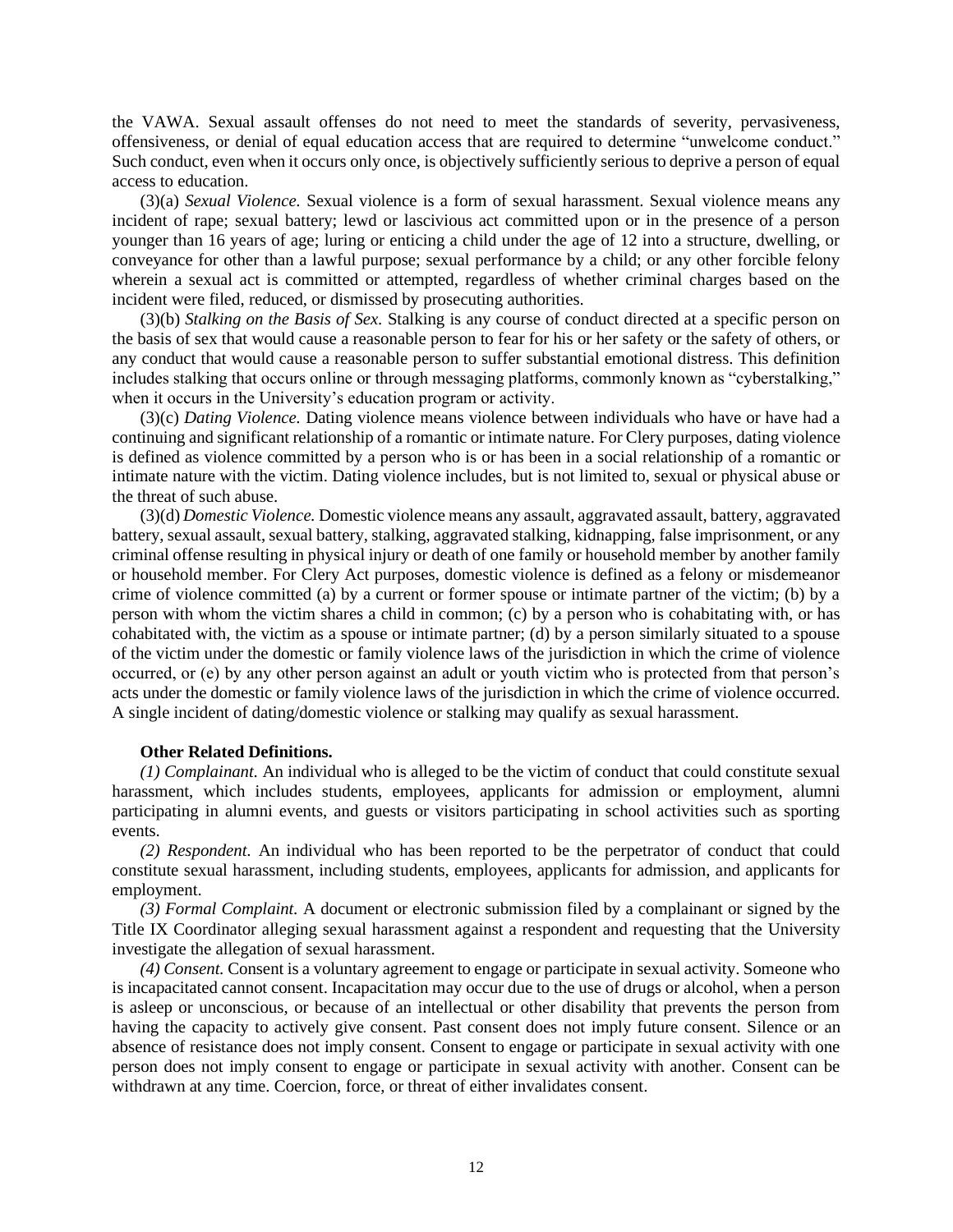**Confidentiality.** The University will keep confidential the identity of complainants, respondents, and witnesses, except as permitted by FERPA, or as required by law, or as necessary to carry out a Title IX proceeding. Confidentiality and anonymity may have to give way to the university's obligation to investigate and take appropriate action, especially if the university is required to provide a timely warning of a Clery-reportable campus crime or an immediate threat to the health or safety of students or employees. When necessary, university officials will make a timely warning to the campus community (as required by federal regulations) unless issuing the notification will, in the professional judgment of responsible university officials, compromise efforts to assist a victim or to contain, respond to, or otherwise mitigate the emergency (as permitted by federal regulations).

The University encourages the professional or pastoral counselors among the faculty and staff to inform persons they are counseling (when the counselor deems it appropriate) about procedures for confidential reporting so that Clery-reportable crimes may be included in the annual disclosure of crime statistics. Certain criteria must be met for complete confidentiality between a victim and a pastoral counselor or a professional counselor. There may be situations in which counselors are in fact under a legal obligation to report a crime. To be exempt from disclosing reported offenses, pastoral or professional counselors must be acting in the role of pastoral or professional counselors, as defined below. The following definitions apply to Title IX and Clery situations:

- Pastoral counselor: A person who is associated with a religious order or denomination, is recognized by that religious order or denomination as someone who provides confidential counseling, and is functioning within the scope of that recognition as a pastoral counselor.
- Professional counselor: A person whose official responsibilities include providing mental health counseling to members of the institution's community and who is functioning within the scope of the counselor's license or certification.

Title IX and Clery Act Grievance Process

The Grievance Process is designed to meet the Title IX Implementing Regulations in the following ways:

- Both parties will be treated equitably.
- The respondent will be provided the presumption of non-responsibility until a determination regarding responsibility is made at the conclusion of the grievance process.
- The process will be carried out in a reasonably prompt time from with the possibility of extensions for good cause.
- Practitioners will be trained and free from conflict of interest and bias.
- The same standard of evidence will be used for both students and employees.
- The use of legally recognized privileged information will be restricted, unless the person holding such privilege has waived the privilege.
- All relevant evidence, including inculpatory and exculpatory evidence, will be evaluated objectively.
- Credibility determinations will not be based on a person's status.
- A range of supportive measures, remedies, and sanctions will be provided.
- Remedies will be implemented only following a finding of responsibility.
- Sanctions will be applied only after the conclusion of the grievance process.
- Grounds for appeal will be designated.

**Reporting and Complaint Procedures.** The University must have "actual knowledge" of sexual harassment allegations in order to respond deliberately and effectively. "Actual knowledge" means notice to the Title IX Coordinator at JUTN or the Branch Title IX Coordinator at JUFL. These are the only University officials with authority to institute corrective measures on behalf of the University for sexual harassment.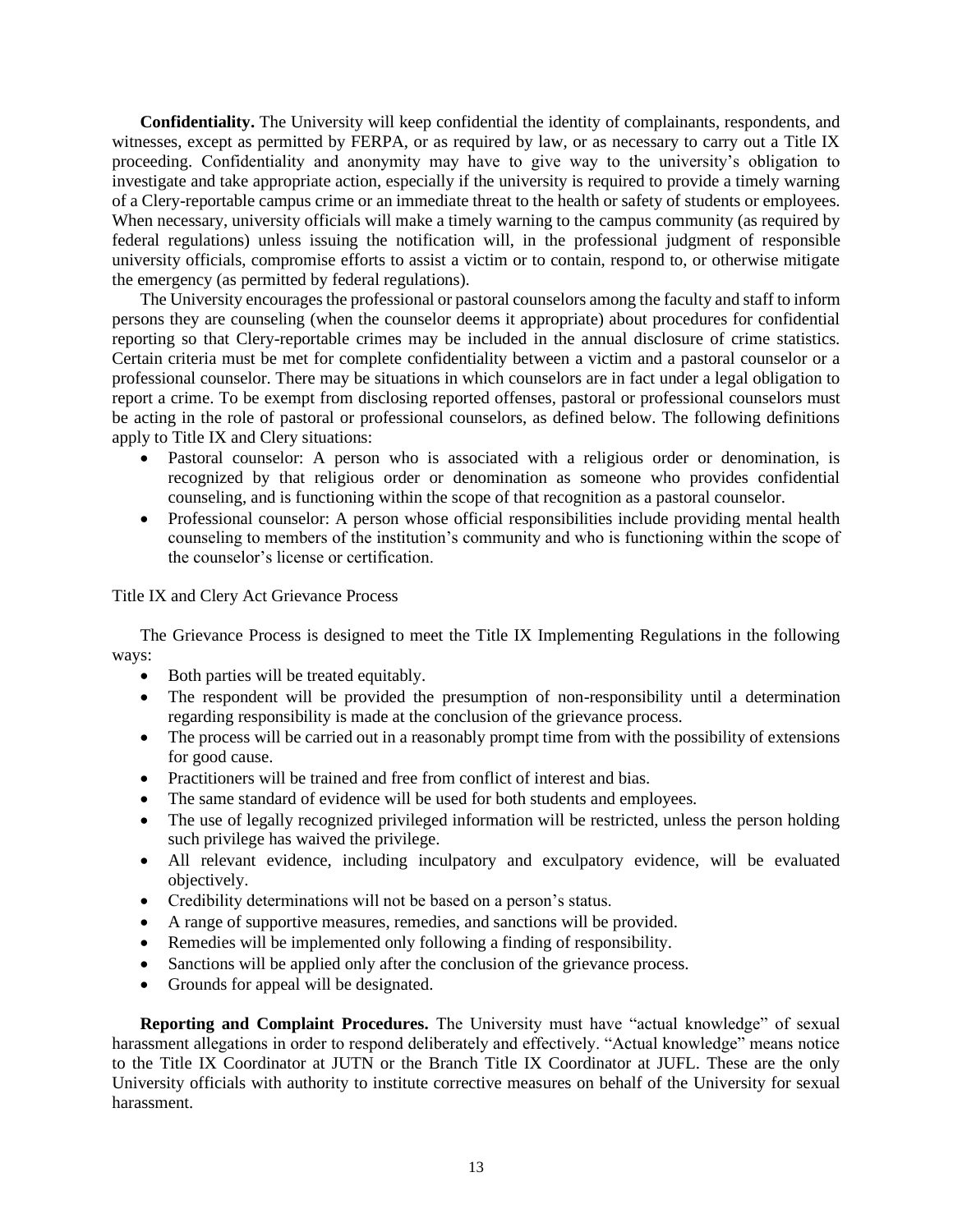Notice occurs whenever a Title IX coordinator: (1) witnesses sexual harassment; (2) hears about sexual harassment or receives sexual harassment allegations from a complainant or a third party (e.g., a complainant's parent, friend, or peer); (3) receives a written or verbal complaint about sexual harassment or sexual harassment allegations; or (4) receives notice by any other means. The person who reports does not need to be the complainant; rather, a report may be made by any person.

Any person who becomes aware of a possible Title IX infraction, including bystanders and parents, may report it to the Title IX coordinator by phone, mail, email, in person, online form, or other method at any time, day or night. If an informal report comes from a third party, the coordinator will contact the complainant confidentially, offer supportive measures, explain the option and process for filing a formal complaint, and carefully document the conversation. The following link may be used to report a Title IX incident:

#### <https://websurvey2.johnsonu.edu/cgi-bin/rws5.pl?FORM=JUGrievanceandTitleIXReporting>

Only the alleged victim (or their parent or guardian in some cases) may file a formal complaint, but a formal complaint may also be signed by the Title IX Coordinator without a submission of a formal complaint by another party. In such a case, the complainant is under no obligation to participate in the grievance process, and any statements by the complainant may be excluded. Individuals may not be pressured or coerced into filing, or not filing, a formal complaint or participating in, or not participating in, a grievance process. There is no time limit or statute of limitations on a complainant's decision to file a formal complaint.

If a victim or eyewitness desires to make an anonymous report, the university's ability to respond will be limited by the confidentiality request. In certain cases, strict confidentiality is not possible because of federal Clery Act requirements to report certain crimes, including but not limited to the more serious forms of sexual misconduct. Each reported Clery crime is evaluated on a case-by-case basis to determine whether the university must issue a timely warning to the campus community about that particular criminal incident. If confidentiality is requested, every effort will be made to keep the name and location of the alleged victim and/or witnesses confidential. Ultimately, confidentiality requests are decided by the Title IX Coordinator who may initiate a grievance process against the complainant's wishes only if it is not clearly unreasonable in light of the known circumstances.

The university is obligated under the federal Clery Act to report certain crimes that occur on campus, in a non-campus building or property, or on public property within the reasonably contiguous geographic area of the institution on its annual campus crime report provided to the U.S. Department of Education. The university is also obligated to issue timely warnings to the campus community about certain crimes that have already occurred but may continue to pose a serious or ongoing threat to students and/or employees.

**Dismissal of Title IX Allegations.** Dismissal of allegations will be reviewed at the beginning of the process, after a formal complaint has been received, and after the end of the investigation. Dismissal is mandatory if the allegations do not constitute actionable sexual harassment, or if the event took place outside the University's programs or activities, or if the event took place outside the United States. Discretionary dismissal of a formal complaint may occur if the complainant submits a written request to withdraw the complaint, if the respondent is no longer enrolled or employed, or if specific circumstances prevent gathering of evidence sufficient to reach a determination regarding the actions alleged in the formal complaint. Both parties must be simultaneously notified of the case dismissal, the reasons for the dismissal, and their right to challenge the dismissal on appeal. Dismissal of a complaint does not preclude the University from taking disciplinary measures for misconduct covered by the student code of conduct or that violates state law, even if the misconduct is not sexual harassment under Title IX.

**Amnesty for Reporting.** The University recognizes that some victims or witnesses of sexual harassment may be reluctant to report such incidents because they fear that they may be disciplined for other conduct violations. Because sexual misconduct is a more serious matter than other conduct violations,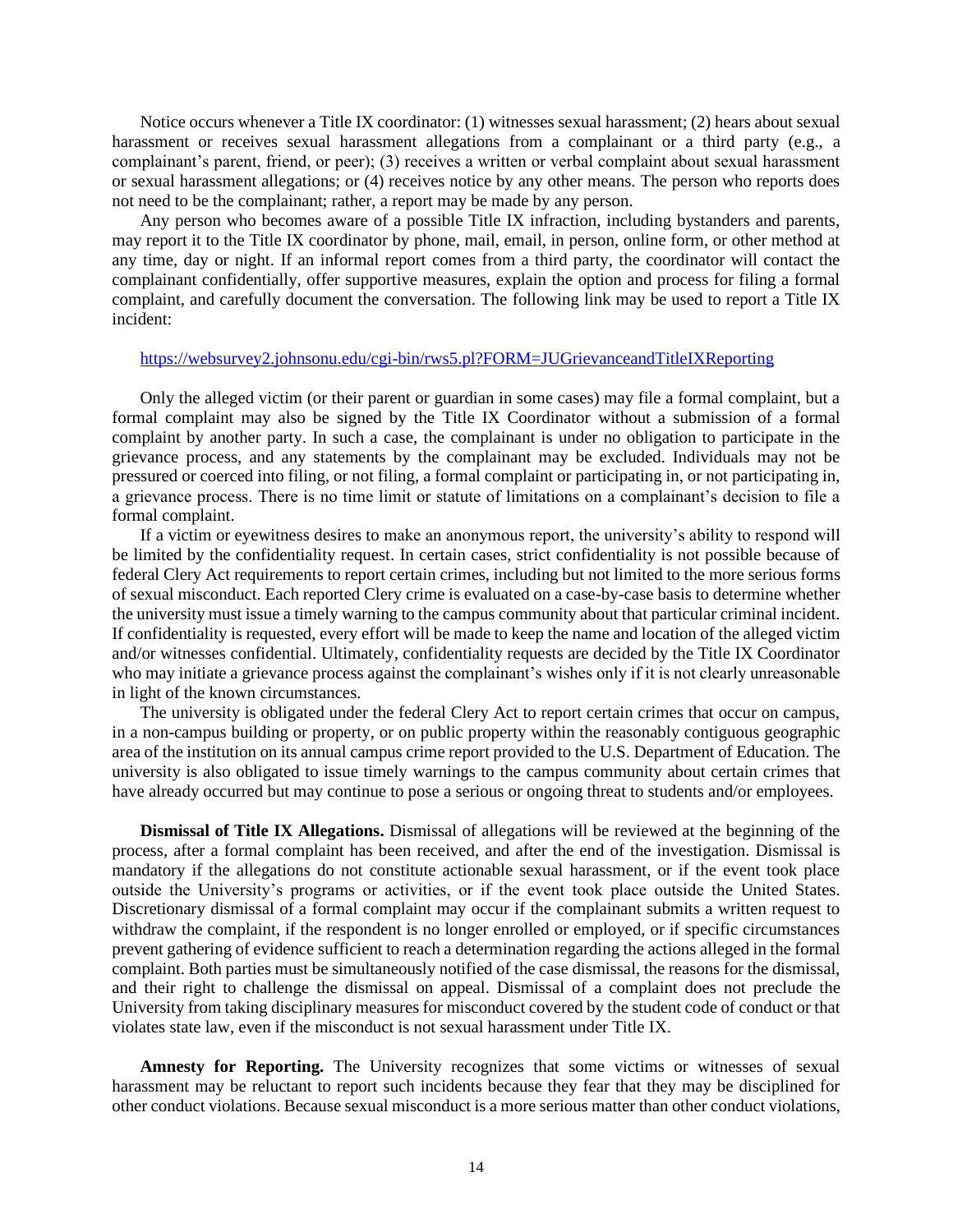the University wants to encourage reporting and promote safety. Therefore, the University will not conduct a disciplinary process for violations of the student or employee code of conduct in which a complainant or witnesses might have engaged in connection with the reported incident. This amnesty provision includes the use of alcohol or drugs, engaging in consensual sexual activity, and curfew violations. The University may require education or counseling related to these other violations to provide support and care for the individuals, but they will not be subject to disciplinary sanctions.

**Supportive Measures.** A victim or eyewitness of sexual misconduct by or upon a Johnson University student or employee must first go to a place of safety. Time is especially critical if a crime of dating violence, domestic violence, sexual assault, or stalking has occurred. In such a case, the victim should not bathe until physical evidence of the assault can be obtained by medical personnel or law enforcement officers. It is important to preserve all physical evidence for examination by a physician that may assist in proving that the alleged criminal offense occurred or may be helpful in obtaining a protection order, particularly if there were no witnesses. If such a crime has occurred, the university will take prompt and effective steps to end the violence, prevent its recurrence, and address its effects.

Upon the victim's request, a specially trained Student Services (in the case of a student) or Human Resources (in the case of an employee) staff member will assist the victim in notifying local law enforcement of the incident, if the victim so chooses; guide the victim through the available options; and support the victim in his or her decisions related to the incident.

When the Title IX Coordinator receives notice of an allegation of sexual harassment, the Coordinator will promptly contact the complainant to discuss supportive measures, consider the complainant's wishes regarding supportive measures, inform the complainant of the availability of supportive measures with or without the filing of a formal complaint, and explain to the complainant the option and process for filing a formal complaint. If the complainant chooses not to file a formal complaint, he or she is still eligible to receive supportive measures.

The goal of supportive measures is to restore or preserve the right to equal access to education without unreasonably burdening the respondent or any other person. Also, supportive measures protect the safety of all parties and deters sexual harassment. However, supportive measures may not affect the respondent's presumption of innocence throughout the investigation and grievance process. Such measures will be available to both parties without fee or charge, and they will be nondisciplinary, nonpunitive individualized services.

Supportive measures may include moving a complainant or respondent's seat in a class, modified work schedules, revised class schedules, mutual restrictions on contact between the parties, campus escorts, counseling, deadline extensions, course-related adjustments (such as the opportunity to retake classes or exams), alternative housing arrangements, leaves of absence, and increased security. Supportive measures provided by the University will be kept confidential to the extent that confidentiality does not impair the University's ability to provide the supportive measures. The Title IX Coordinator is responsible for implementing the supportive measures.

If the University conducts an individualized safety and risk analysis that concludes that the respondent poses an immediate threat to the physical health and safety of anyone, the University has the right to remove the respondent on an emergency basis from the educational program or activity. If the respondent is an employee, the University may place the employee on administrative leave during the investigation. The respondent may challenge the removal immediately, but the University will determine the scope and duration of the removal. Removal does not eliminate the University's obligation to continue the grievance process.

**Notice of Allegations.** A Title IX investigation begins with the initial report of sexual misconduct made to the Title IX Coordinator. The grievance process will treat complainants and respondents equitably in a predictable process, which presumes the respondent is not responsible for the alleged conduct and does not have to prove innocence. No disciplinary sanctions will be imposed before the grievance process is completed.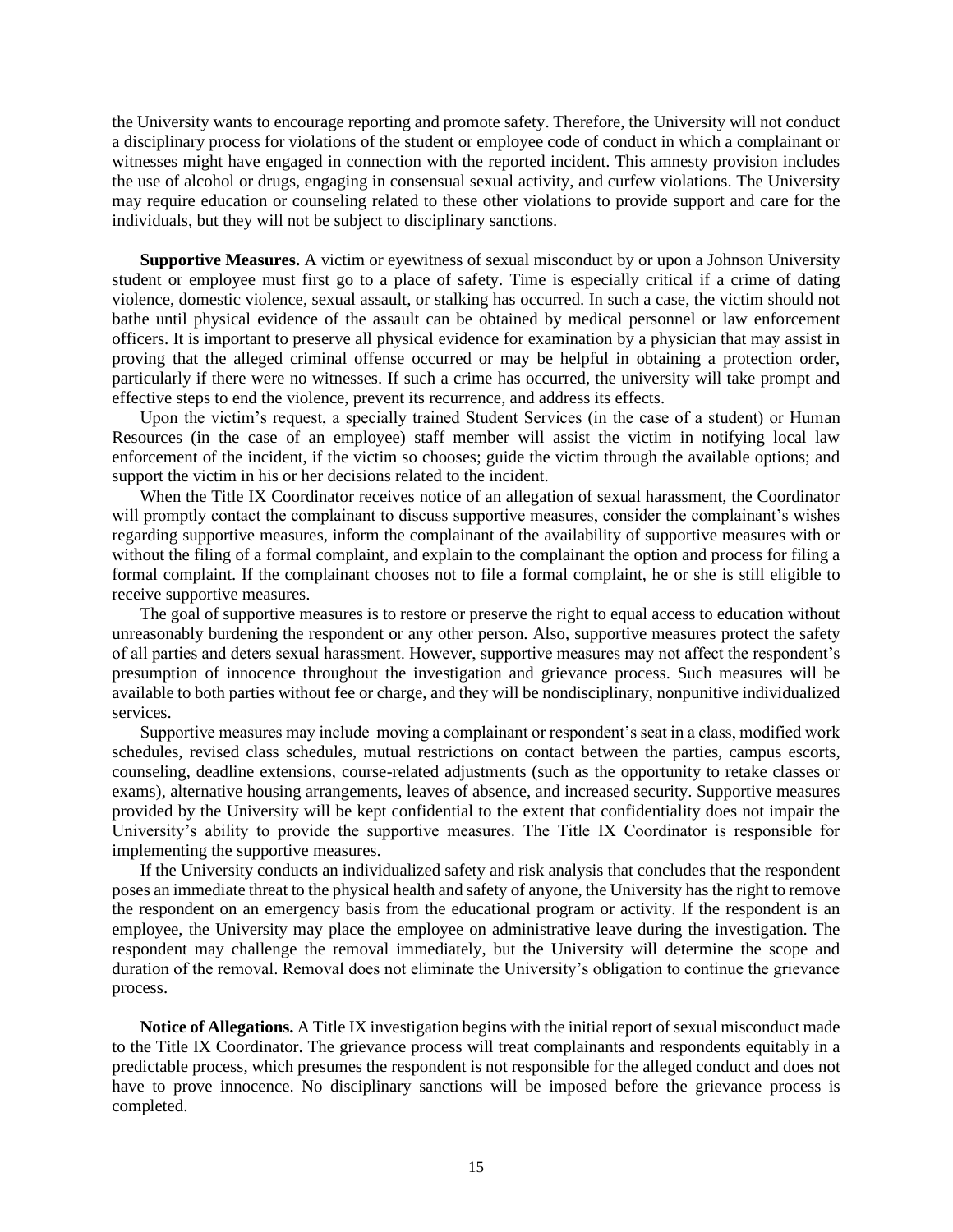The Title IX Coordinator will provide a written description to both parties in advance about the allegations of sexual harassment, including date, location, identities of parties (if known), and the alleged misconduct that constitutes sexual harassment. The notice will include a statement that the respondent is presumed not responsible for the conduct alleged and that a determination regarding responsibility will be made at the end of the grievance process. The notice to the parties will also include a description of the grievance process (including the possibility of informal resolution), standard of evidence, summary of possible sanctions, each party's right to select an advisor, each party's right to inspect and review evidence, appeal rights, and supportive measures. The notice will not disclose medical information or any other sensitive information of the complainant without voluntary, written consent. The notice will include sufficient details known at the time and with sufficient time (at least 10 days) to allow the parties to prepare a response before any initial interview. The notice will also inform the recipients of any code of conduct policies that prohibit knowingly making false statements or submitting false information during the grievance process.

**Informal Resolution.** If a formal complaint has been filed, an informal resolution process (e.g., mediation) may be used only if all parties agree to participate in an informal resolution process that does not involve a full investigation and adjudication. Both parties must provide voluntary, written consent without any conditions on enrollment or continuing enrollment or employment or continuing employment or enjoyment of any other right. Any party may decline or terminate an informal resolution process at any time prior to agreeing to a resolution, without penalty. In such cases, the facilitator of the informal resolution process will not be allowed to serve as a witness in the formal grievance process.

Before using any informal process, the Title IX Coordinator will notify those involved of the advantages and disadvantages of the informal resolution process and will establish and notify those involved about reasonable timeframes for the informal process. If all parties voluntarily choose an informal resolution process, the Title IX Coordinator will provide both parties in writing the allegations, requirements of the informal resolution process including whether the process is confidential, the circumstance under which it precludes the parties from resuming the formal complaint, assurances that either party may withdraw from the process at any time before its conclusion, and any consequences resulting from participating in the informal resolution process, including the records that will be maintained or could be shared.

The Title IX Coordinator will appoint a facilitator who is free from conflicts of interest or bias and who has received special training for the role. The Title IX Coordinator will record the use, timeliness, and outcome(s) of the informal process, without disclosing the parties' names. In the case of alleged sexual assault or sexual misconduct, it is unnecessary and, most likely, inappropriate for an alleged victim to attempt informal resolution with the alleged perpetrator. Also, informal resolutions are not available when a student-complainant alleges sexual harassment by an employee-respondent. In these cases, the formal grievance procedure should be initiated immediately.

**Investigation Procedures.** If the parties decline an informal resolution process, reported sexual misconduct of any kind will be adequately, reliably, and thoroughly investigated, regardless of whether the incident is the subject of a separate criminal investigation. A victim of sexual misconduct has the right to file a criminal complaint with the appropriate local law enforcement agency, if they desire to do so. The filing of a criminal complaint will not replace or hinder the university's investigation of a sexual misconduct violation. A victim of sexual misconduct may elect to have the investigation proceed through the criminal justice system, the university's disciplinary process, or both.

Every formal complaint must be investigated. The University bears the burden of gathering evidence; therefore, the Title IX Coordinator will appoint an investigator (who may be the Title IX Coordinator himself or herself) who will thoroughly search for facts and evidence relevant to the claims made in the initial report or complaint. The investigator will be properly trained and free from conflicts of interest or bias. Throughout the course of an investigation, both parties will have an equal opportunity to discuss the allegations or gather evidence and to present the relevant evidence that they gather. The University will not issue gag orders on respondents or complainants.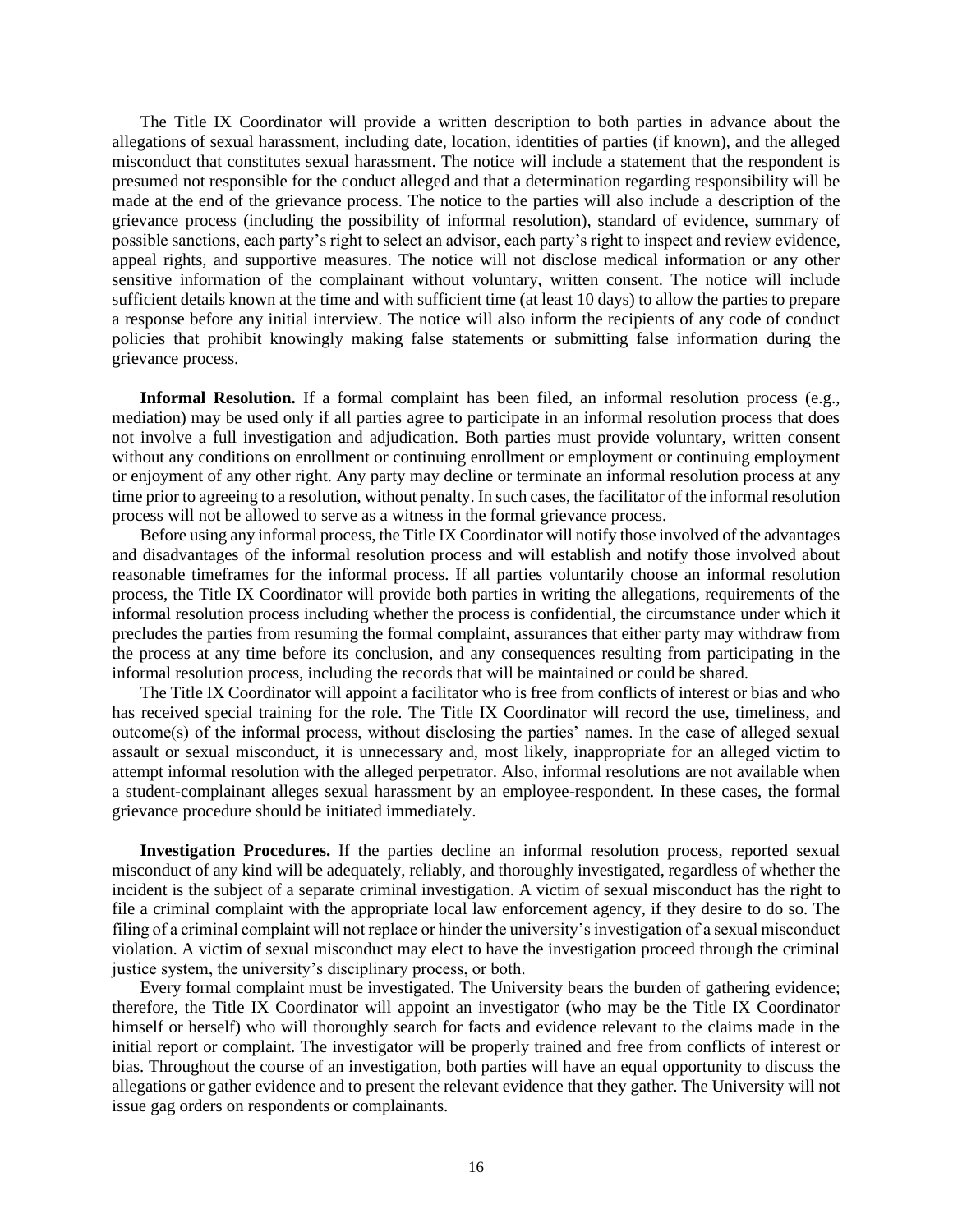The investigator will gather information by interviewing both parties and other witnesses and by collecting additional evidence. The investigator will gather all evidence, inculpatory and exculpatory, directly related to the allegations whether the evidence is considered relevant or whether the investigator intends to rely on the evidence or include it in the final report. No information protected by a legal privilege, such as the attorney-client privilege or the doctor-patient privilege, can be used during an investigation unless the person holding that privilege has waived it. Neither a party or the University is allowed to seek, permit questions about, or allow the introduction of evidence that is protected by a recognized privilege.

Although advisors of the parties may be present during an interview, the parties themselves, rather than their advisors, must personally answer, or refuse to answer, questions posed by an investigator. The investigator will provide written notice in advance to parties who will be interviewed or requested to attend a meeting with sufficient time for the parties to prepare to participate. This written notice will include date, time, location, participants, and purpose of the interview or meeting. If the allegations fall under VAWA regulations, then notice will be given to the other party if a meeting will be held with a complainant or respondent. If the investigation identifies other potential Title IX violations not included in the original report or complaint, the Title IX Coordinator will provide written notice to the parties involved that those subsequent allegations will also be investigated.

At the conclusion of the investigation, the parties will be allowed a period of 10 days to inspect and review copies of any evidence directly related to the allegations. Examples of such evidence are text messages, emails, social media posts and messages, photos and videos, police reports, security footage, WiFi access point records, and audio recordings or transcripts of interviews (with evidence that is not directly related to the allegations redacted). Information that is not directly related to the allegations or falls under legally protected privileges will be redacted, but information that is confidential, sensitive, or prejudicial may not be redacted if it is directly related to the allegations. The Title IX Coordinator will assist the investigator in making these determinations. The investigator will maintain records of any information withheld and the rationale for doing so. Evidence does not include notes made by the investigator. The parties and their advisors will be required to sign a non-disclosure agreement stating that they will use the evidence only for purposes of the grievance process and that they will not disseminate or disclose the materials to other people. The parties may submit a written response to the investigator. The investigator must consider the written response prior to completing the final report.

The investigator will then prepare a written investigative report that fairly summarizes all directly related and relevant evidence, including inculpatory and exculpatory evidence. The investigator will simultaneously provide both parties with a copy of the investigative report, and they will have at least 10 days before a hearing where a responsibility will be determined to review the report and respond in writing.

At the investigation's conclusion, the investigator must either dismiss the allegations or determine if there is sufficient evidence to conclude that a Title IX violation may have occurred and that a hearing should be held. The investigator may not make a determination regarding responsibility. Only a decision-maker can make such a determination after a live hearing.

Investigations will be conducted promptly. A typical complaint may take up to 90 days to complete the investigation and the hearing. The actual amount of time needed for each stage of the process will be determined by the facts of a particular case. This time frame may be temporarily delayed or extended for good cause such as absence of a party, advisor, or witness; law enforcement proceedings; or the need to provide accommodations. Both parties will receive written notice of the delay or extension and its reason.

**Hearing Procedures.** If the investigation has concluded that sexual harassment may have occurred, the University will initiate the grievance process outlined in this policy. If the Title IX Coordinator determines that a hearing is necessary, a time shall be set for a Title IX hearing not less than 10 days after the written notice has been made to both the complainant and respondent.

*(1) Decision-maker.* A decision-maker who is not the Title IX coordinator or investigator will preside over the hearing. The University may choose to appoint a hearing panel to serve as the decision-maker. The decision-maker must have extensive training in Title IX procedures as well as all applicable evidentiary requirements, issues of relevance, standards of proof, and relevant state and local laws, and this training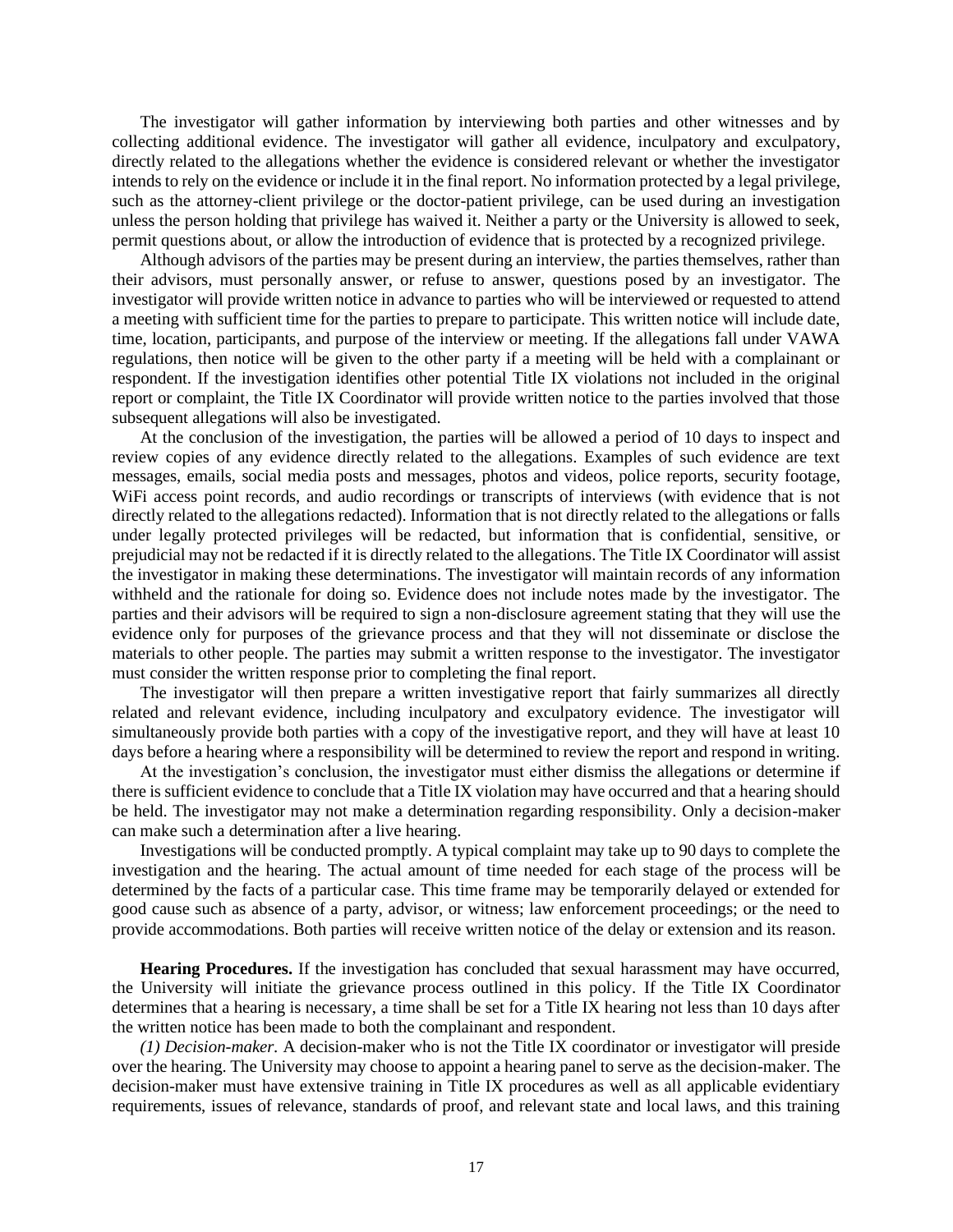must be made available to the public. The decision-maker is under an independent obligation to objectively evaluate relevant evidence. Only the decision-maker can make a finding of responsibility and only after a live hearing is conducted.

*(2) Pre-hearing Procedures.* Both parties will receive a copy of the final investigative report at least 10 days before a hearing. In preparation for the hearing, the decision-maker will review the complaint, notice to the parties, the investigative report, and the parties' responses to the investigative report. The decisionmaker will identify witnesses who are relevant to the decision and make sure they are available for crossexamination at the hearing.

*(3) Process Meeting.* The decision-maker may provide rules of conduct and decorum to ensure that all participants are treated with respect at live hearings. These rules will apply equally to both parties and will comply with the Title IX Implementing Regulations. If a party's advisor of choice refuses to comply with a recipient's rules of decorum, the decision-maker may require the party to use a different advisor or appoint a different advisor to conduct cross-examination on behalf of that party. A process meeting will be held in advance of the hearing to discuss rules of decorum, policy, and procedures. Only the parties and their advisors may attend this meeting.

*(4) Hearing Procedures.* A Title IX hearing will be conducted in private and will be closed to the public. The University may appoint a Hearing Coordinator (who may be the Title IX Coordinator) who will ensure that proper procedures and rules of decorum are followed. Only the parties and their advisors will be allowed to attend the hearing, unless another party is required by law, such as a language interpreter or a person assisting someone with a disability. Hearings must be conducted in a live setting in real time. Typically, hearing will be conducted by videoconference with the parties watching and listening in separate locations. At all times, all participants, including the parties, advisors, witnesses, and decision-maker, must be able to see and hear each other. If a participant does not possess the proper videoconference technology or equipment, the University will provide a location and/or equipment to facilitate participation. No one will be allowed to participate only by telephone. However, an in-person hearing may be held if both parties agree to it. An audio or audiovisual recording, or a transcript, of any live hearing will be created and made available for inspection and review by either party.

*(5) Advisors.* Both the complainant and respondent have the same opportunity to have an advisor of choice, who may or may not be a lawyer, present during all meetings in the Title IX grievance process. Participating as a witness in the hearing does not prevent someone from serving as an advisor. The parties must inform the Title IX Coordinator in advance of a hearing whether they intend to bring an advisor of choice to a hearing. If a party does not have an advisor for the hearing, the University will provide one who is competent to participate without fee or charge. The University will not require training of selected advisors or provide training for assigned advisors since they only need to present factual questions that advance the perspective of the party being advised. A party cannot dismiss an assigned advisor during a hearing, but if the party correctly asserts that the assigned advisor is refusing to conduct cross-examination on the party's behalf, then the decision-maker must counsel the assigned advisor to perform that role or stop the hearing to assign a different advisor.

*(6) Evidence.* Evidence gathered during the investigation that has been subject to the parties' inspection and review will be made available at any hearing to give each party equal opportunity to refer to such evidence during the hearing, including for purposes of cross-examination.

*(7) Witnesses.* Both parties may call a limited number of witnesses at the hearing at the discretion of the decision-maker, but all witnesses must have been previously identified during the investigation.

*(8) Time Limits.* The decision-maker may set a time limit for the hearing and/or time limits for each party's cross-examination.

*(8) Opening and Closing Statements.* The decision-maker may permit the parties or their advisors to make opening and/or closing statements.

*(9) Cross-examination of Witnesses.* Advisors of both parties (but not the parties themselves) may conduct direct, oral, and real-time cross-examination of parties and other witnesses. The decision-maker must allow each party's advisor to ask the other party and any witnesses all relevant questions and followup questions, including those challenging credibility. Cross-examination consists simply of posing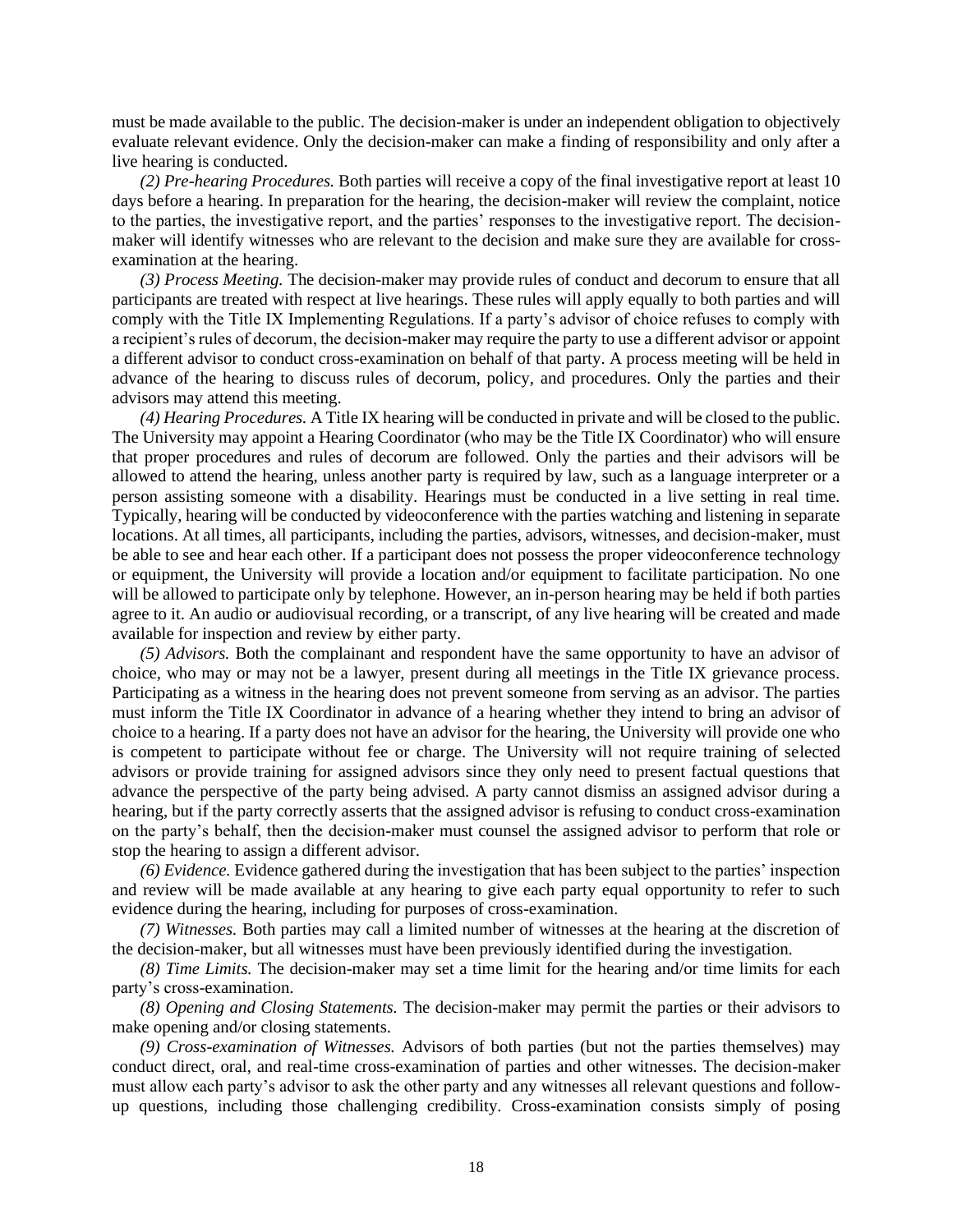questions intended to advance the asking party's perspective with respect to the specific allegations at issue. The only time advisors may speak during a hearing is to make an opening or closing statement or to ask questions of parties or witnesses. A party's advisor may appear and conduct cross-examination even when the party being advised does not appear. Advisors will be encouraged, but not required, to submit crossexamination questions in advance so that the decision-maker can review them and evaluate them for relevance. Advisors may be allowed to ask all their questions at the hearing, and the decision-maker can explain reasons for excluding any of them as irrelevant.

*(10) Determination of Relevance.* After an advisor asks a question on cross-examination, and before the party to whom it is directed answers it, the decision-maker must determine if the question calls for relevant information. All relevant evidence must be admitted, but the decision-maker must exclude evidence based on legally recognized privileges; the complainant's prior sexual history (with limited exceptions); any party's medical, psychological, or similar records (without their voluntary, written consent); and party or witness statements that have not been subjected to cross-examination at a live hearing. Relevant evidence cannot be excluded because it may be unduly prejudicial, concern prior bad acts, or constitute character evidence. Questions that are misleading or assumes facts not in evidence may be considered relevant. Advisors may not ask about a complainant's sexual predisposition or prior sexual behavior, unless such questions about the complainant's prior sexual behavior are offered to prove that someone other than the respondent committed the conduct alleged by the complainant, or if the questions and evidence concern specific incidents of the complainant's prior sexual behavior with respect to the respondent and are offered to prove consent. Questions concerning prior or subsequent sexual misconduct may be asked of the respondent if the decision-maker determines that they are relevant to provide evidence of a pattern of inappropriate behavior by the alleged harasser. Questions that are duplicative or repetitive or that are not probative of any material fact concerning the allegations may be deemed not relevant and therefore excluded. The decision-maker must explain to the party proposing the questions any decision to exclude a question as not relevant. Parties and advisors may not challenge the relevance determination during the hearing.

*(11) Statements Not Subject to Cross-Examination.* The decision-maker must not rely on any statements by a party or witness that were not subjected to cross-examination, but they may consider statements that would not require cross-examination. Failure by a party or witness to answer even one question posed by an advisor means that the decision-maker cannot rely on any statements from that party or witness in making a finding of responsibility. Such statements would include those included in the investigation report or any other sources, such as a police report, medical exam, text messages, witness accounts, etc. Statements allegedly made by a respondent that constitute part of the alleged sexual harassment at issue can be considered even if they are not subjected to cross-examination. Statements by respondents that cannot be relied upon if not subject to cross-examination involve the making of factual assertions to prove or disprove the allegations of sexual harassment. Also, the decision-maker cannot draw inferences about a determination regarding responsibility based on a party's failure or refusal to appear at a hearing or answer cross-examination questions.

*(12) Standard of Evidence.* The decision-maker's determination of responsibility shall be made using a preponderance of evidence standard (for both students and employees) on the basis of whether it is more likely than not that the respondent violated Title IX. The decision-maker must evaluate all relevant evidence under this standard without making credibility determinations based on a party's status as a complainant or respondent or based on their sex. None of the following rules of evidence apply during a Title IX hearing: the federal rules of evidence, the Tennessee rules of evidence, the Florida rules of evidence, common-law principles of evidence, or any other formal law or rule of evidence.

*(13) Sanctions and Remedies.* If the decision-maker makes a finding of responsibility for sexual harassment, the decision-maker will provide sanctions against the respondent (which are listed below) and remedies to the complainant designed to restore or preserve equal access to the school's education program or activity. These remedies can be punitive or disciplinary against the respondent. The Title IX Coordinator will be responsible for implementing any disciplinary sanctions against the respondent and any remedies provided to the complainant.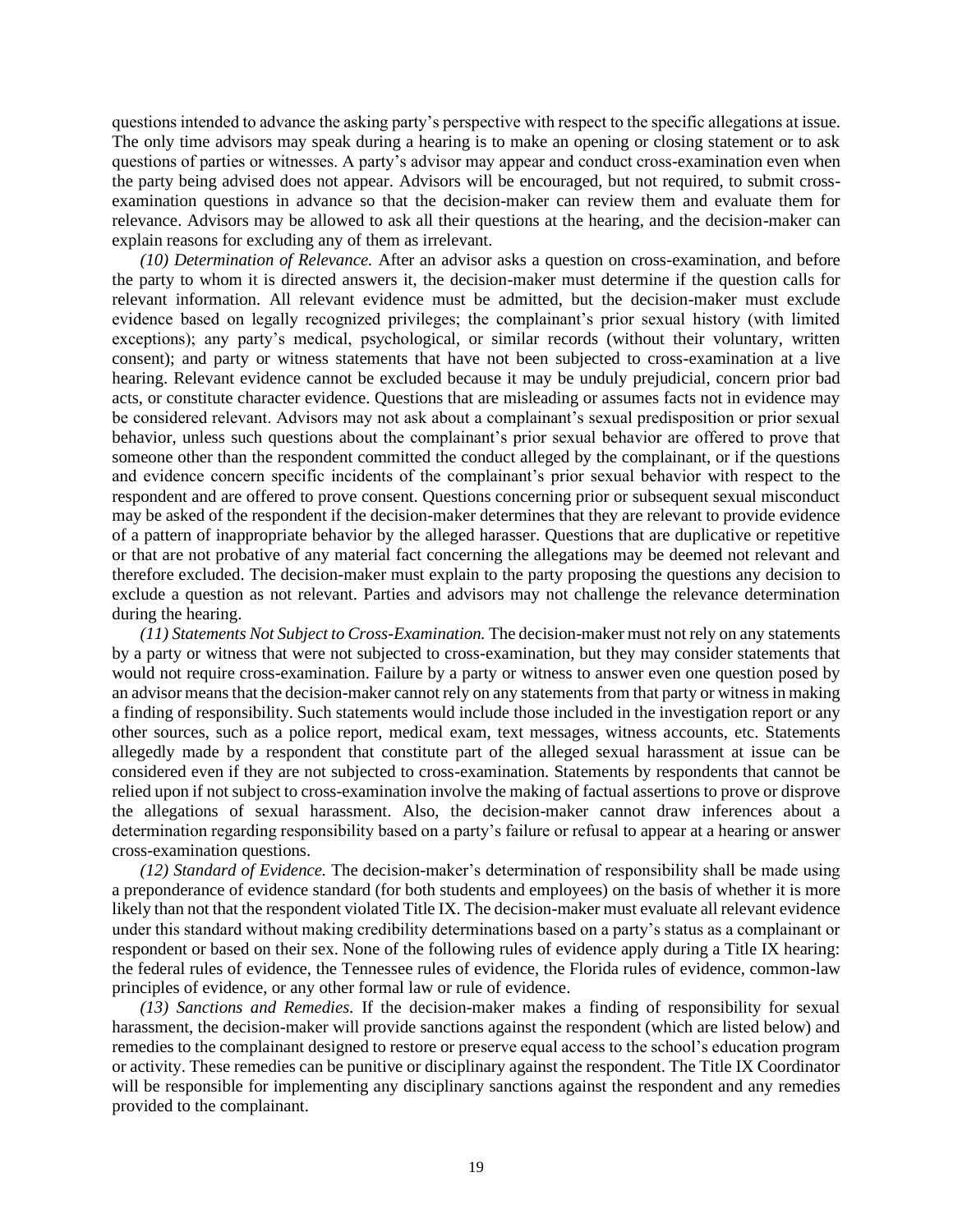*(14) Written Determination.* Following the hearing, the decision-maker will issue a written determination simultaneously to both parties, which will include the following information:

- a. Identification of the portion of the University's policies that was violated;
- b. A description of the procedural steps taken from receipt of the formal complaint through the determination regarding responsibility;
- c. Findings of fact supporting the determination;
- d. Conclusions regarding the application of the code of conduct and/or applicable policies to the factual findings;
- e. A statement and rationale for the ultimate determination regarding responsibility for each allegation;
- f. Any disciplinary sanctions imposed on the respondent;
- g. A statement and rationale for any remedies that will restore or preserve equal access provided to the complainant, which may be the same as the supportive measures provided and may burden the respondent if responsibility has been determined;
- h. Information about the appeals process, including a reasonable time frame within which an appeal must be filed.

The decision becomes final if the parties do not appeal or at the conclusion of the appeal process if either party files an appeal.

**Possible Disciplinary Sanctions.** Following a disciplinary hearing, a student or employee determined to have committed sexual misconduct will be subject to disciplinary action up to and including expulsion from school for a student or termination of employment for an employee.

Possible disciplinary sanctions for a student include the following:

- Issuance of verbal or written warning, and/or monetary fine
- Mandatory meeting with Dean of Students or his/her designee
- Mandatory counseling or other professional intervention
- Discretionary sanctions (i.e., revocation of any student privilege, community service, disqualification from awards or representing the university, loss of institutional financial aid, etc.)
- Housing suspension or expulsion
- Disciplinary probation for a specified period of time
- Institutional suspension, administrative withdrawal, or expulsion

Possible disciplinary sanctions for an employee include the following:

- Issuance of verbal or written warning, recorded in the personnel file
- Mandatory meeting with the appropriate university administrator or his/her designee
- Mandatory counseling or other professional intervention
- Discretionary sanctions (i.e., revocation of any employee privilege, campus housing suspension or expulsion, community service, disqualification from awards or representing the university, etc.)
- Employment probation for a specified period of time
- Suspension from or termination of employment

**Appeal Procedures.** Either party may appeal a decision to dismiss allegations, whether mandatory or discretionary. Findings of responsibility reached at the end of the grievance process may also be appealed by either party. Grounds for appeal include procedural irregularities (including erroneous relevance determinations), newly discovered evidence that was not available at the time of the determination of responsibility or dismissal, or conflict of interest or bias on the part of the investigator, Title IX Coordinator, or decision-maker. However, these matters will be considered only if they affected the outcome. Appeals based solely on the severity of the sanctions will not be allowed. The party should follow the grievance procedures that can be found at the end of Unit Six of the *Student Handbook.* A Title IX appeal would begin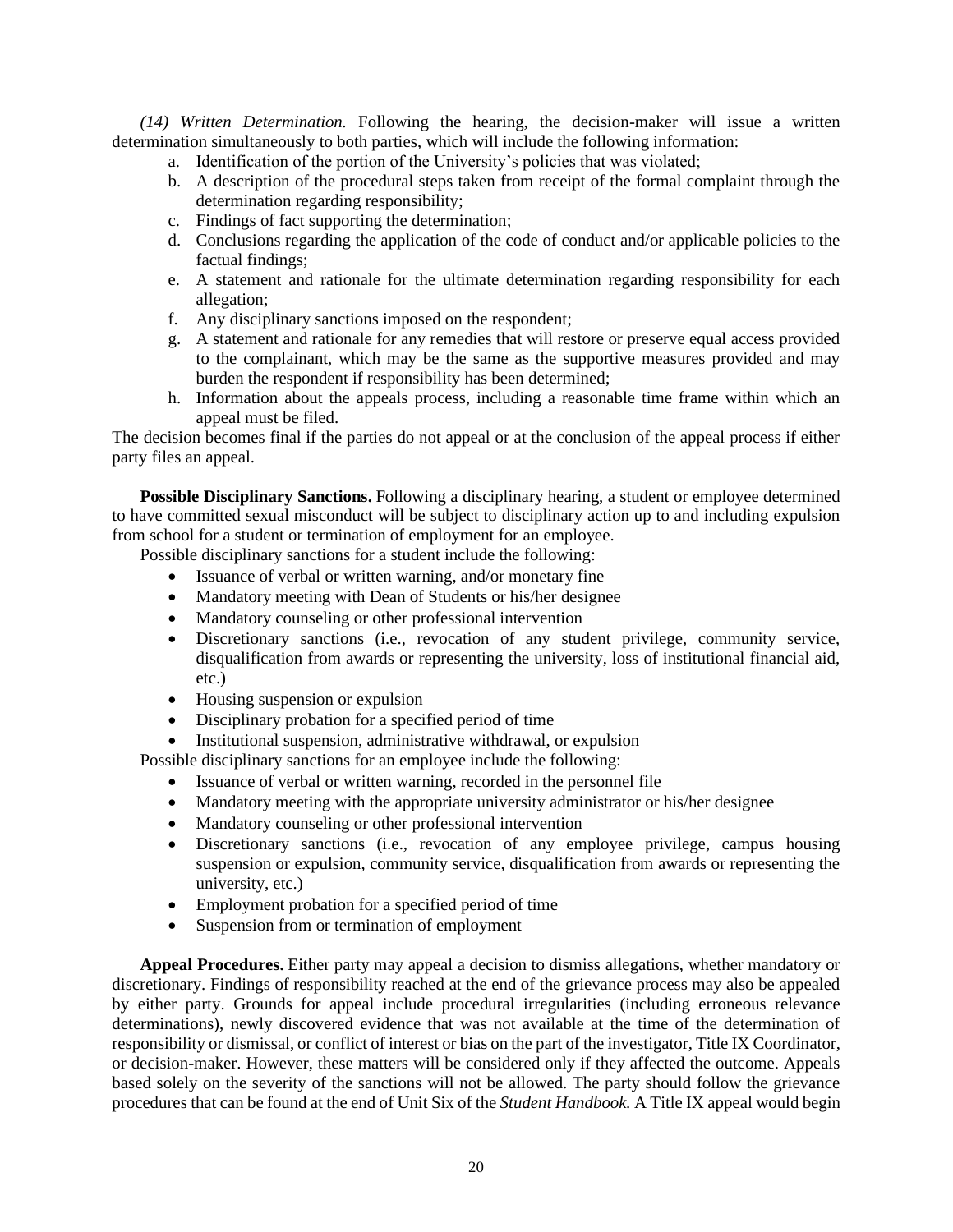with submission of an online grievance form, which may be accessed by using the following link on the university website:

#### <https://websurvey2.johnsonu.edu/cgi-bin/rws5.pl?FORM=JUGrievanceandTitleIXReporting>

After the online grievance complaint form is submitted, the administrator who handles grievances will notify both parties in writing of the appeal. In line with the grievance policy and procedures, that person will appoint a grievance committee to consider the appeal. Since the Title IX Coordinator, investigator, and decision-maker were closely involved in the resolution of the initial sexual misconduct complaint, they will be recused from service on the grievance committee assigned to a Title IX appeal. The parties will be allowed to submit a written statement supporting or challenging the outcome. After considering the parties' written statements, the grievance committee will issue a written decision and send it to the parties simultaneously.

**Prohibition of Retaliation.** The University prohibits any person from intimidating, threatening, coercing, or discriminating against any individual for the purpose of interfering with any right or privilege secured by Title IX, or because the individual has made a report or complaint, testified, assisted, or participated or refused to participate in any manner in a Title IX investigation, proceeding, or hearing. Charges against an individual for code of conduct violations that do not involve sex discrimination or sexual harassment but arise out of the same facts or circumstances as a report or complaint of sex discrimination, or a report or formal complaint of sexual harassment, for the purpose of interfering with any right or privilege secured by Title IX, constitutes retaliation. Charging an individual with a code of conduct violation for making a materially false statement in bad faith in the course of a grievance proceeding does not constitute retaliation, provided that a determination regarding responsibility, alone, is not sufficient to conclude that any party made a bad faith materially false statement. The exercise of rights protected under the First Amendment does not constitute retaliation. Complaints alleging retaliation may be filed according the University's grievance procedures.

**Records Maintenance**. For a period of at least seven years from the date of creation, the university will maintain documentation and records regarding alleged violations of the Title IX Policy and their resolution in a manner that protects the confidentiality of the parties involved, complies with the Family Educational Rights and Privacy Act (FERPA), and to the extent possible excludes personally identifiable information of victims of sexual assault, domestic violence, dating violence, and stalking, unless disclosure of someone's identity is required under other laws or is necessary in order to conduct the grievance process. For each investigation, the Title IX Coordinator will maintain all files relating to the initial report or complaint, supportive measures, informal resolutions, investigation, final investigative report including determination of responsibility or dismissals, audio or audiovisual hearing record or transcript, disciplinary sanctions imposed on the respondent, remedies provided to the complainant, and appeals of a Title IX case and the result. With respect to supportive measures, the University's records should include its basis for belief that it was not deliberately indifferent and that it took measures designed to restore or preserve equal access to its education program or activity. The University will also maintain training materials and records for Title IX coordinators, investigators, decision-makers, and informal resolution facilitators. The parties may have access to records relevant to their case such as allegations raised in the formal complaint, copies of evidence, investigative report, and written determination and reports provided in the course of the formal grievance process, but they may not have access to supportive measures provided to the other party. If a student is found responsible for violating the Title IX Policy, this finding remains a part of that student's conduct record.

**Training.** The University will ensure that Title IX Coordinators, investigators, decision-makers, and facilitators of the informal resolution process receive training on the following: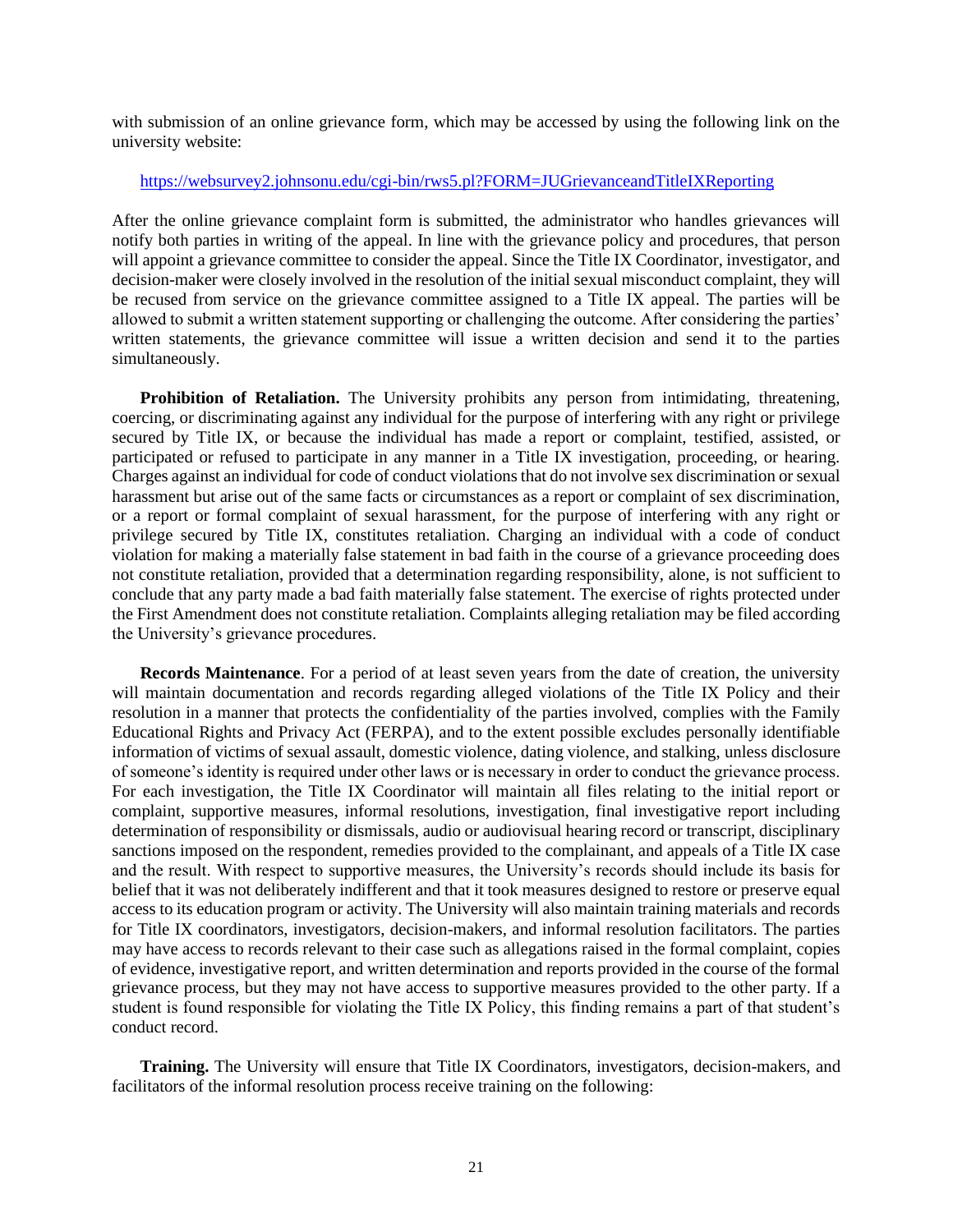- The definition of sexual harassment in § 106.30
- The scope of the University's education program or activity
- How to conduct an investigation and grievance process including hearings, appeals, and informal resolution processes, as applicable
- How to serve impartially, including by avoiding prejudgment of the facts at issue, conflicts of interest, and bias.

The University will ensure that Title IX Coordinators, investigators, decision-makers, and facilitators of the informal resolution process receive training on the following:

- Any technology to be used at a live hearing
- Issues of relevance of questions and evidence, including when questions and evidence about the complainant's sexual predisposition or prior sexual behavior are not relevant

Training materials cannot rely on sex stereotypes, and they must promote impartial investigations and adjudications. They must also be posted on the University's website.

Annual training will also be provided to all employees and students on issues related to Title IX. The primary sources of Title IX training on the Tennessee campus, Online campus, and various extension sites are the lead Title IX Coordinator and the Vice President for Student Services. The primary sources of Title IX training on the Florida campus are the branch Title IX Coordinator and the Associate Dean of Students. These designated university officials should have the most current knowledge of federal and state laws, regulations, and policies relating to Title IX. Since these university officials are the most informed members of the university community with regard to the university's Title IX responsibilities, they are best prepared to train others in the appropriate responses to a Title IX complaint or potential sex discrimination situation that needs special attention and/or corrective action.

**Awareness and Prevention Programs.** The university offers an educational program for students and employees that promotes awareness and prevention of sexual harassment, promotes both individual and community safety, and reduces the perpetration of violent crimes. The university works to create and maintain a campus community culture designed to prevent sexual harassment; rape; acquaintance or date rape; dating violence, domestic violence, or stalking; other sex offenses, forcible or non-forcible, heterosexual or homosexual; and other Title IX offenses. Ultimately, the foundation for such a program comes from the university's mission, Christian perspective, and core values.

The university's initial Title IX awareness and prevention program begins with a new-student orientation session during Genesis Weekend, which is held on both Tennessee and Florida campuses. The same awareness and prevention information is also provided during the orientation process for new distance-education students and new employees.

The university's ongoing Title IX awareness and prevention program continues with additional educational activities on both campuses offered to both students and employees. These ongoing educational activities include, but are not limited to: (1) safety awareness and violence prevention articles published in the *Johnson University Royal Scribe* (royalscribe.net), a student publication for the entire university community; (2) educational materials available on the university's website and employee portal; and (3) special events or activities during Sexual Assault Awareness Month in April.

**Victim Services and Resources.** Local and referral help is available for victims of sexual misconduct from the university's Health Services department and counseling center (available only on the TN campus), as well as the Student Services department. Local community and state victim services organizations are listed below for both Tennessee and Florida campuses. Many of these resources have websites and toll-free telephone numbers that would be helpful for online students.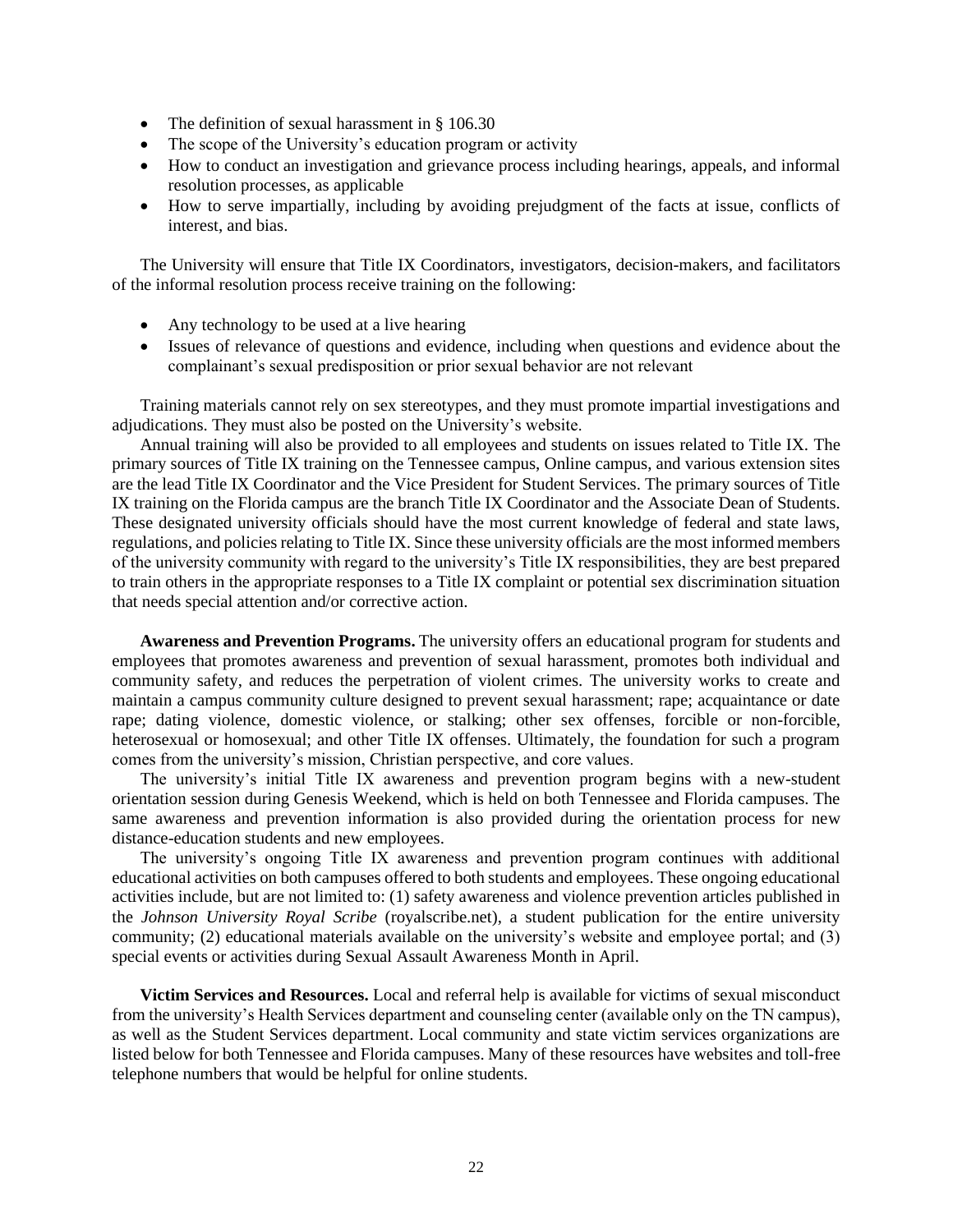#### **In Knox County, Tennessee: Knox County Sheriff's Office – Family Crisis Unit**  [www.knoxsheriff.org/family/index.php](http://www.knoxsheriff.org/family/index.php) Emergency Phone: 9-1-1 24-hour Helpline: 865-521-6336 Office Phone: 865-215-6820 Family Justice Center, 400 Harriet Tubman St., Knoxville, TN 37915 The Family Crisis Unit is responsible for investigating incidents of domestic violence, child abuse, and elder abuse. In addition to investigating these incidents, the unit also provides immediate safety crisis counseling information and support to victims of these crimes.

#### **Sexual Assault Crisis Center of East Tennessee**

<https://mcnabbcenter.org/sacet> 24-hour Crisis Line: 865-522-7273 2455 Sutherland Avenue, Building B, Knoxville, TN 37919

#### **YWCA of Knoxville, Victim's Advocacy Program**

<https://ywcaknox.com/domestic-violence> Office Phone: 865-523-6126 Advocates for victims of domestic violence.

#### **Tennessee Domestic Violence Hotline**

1-800-356-6767

**In Osceola County, Florida** *Please refer to the Annual Campus Security and Fire Safety Report for this location:* <https://johnsonu.edu/public-disclosures/>

## **Alcohol and Drug Abuse Policy**

**Introduction.** At most of America's colleges and universities, drinking is taken for granted as a part of university life. Unfortunately, alcohol and drug abuse are also a part of campus life at most of America's institutions of higher learning.

**Standard of Conduct.** In keeping with the mission of Johnson University, the use, possession, distribution, manufacture, or sale of narcotics, illegal drugs, alcoholic beverages, marijuana, tobacco, or the abuse of legal substances by its students and employees is strictly prohibited. NOTE: if a beverage contains more than zero percent alcohol, it is considered to be an alcoholic beverage.

**Drug Testing.** Whenever it is reasonable to suspect a student of substance abuse, JUTN officials will make drug testing available. If the results come back negative, JUTN will bear the cost of the drug test. If the results are positive, the student will bear the cost and will be subject to disciplinary action. If the student refuses a request to be tested for substance abuse, then he/she will be subject to disciplinary action.

**Sanctions for Violation of the Standard.** Violation of this policy will lead to disciplinary action up to and including expulsion from university or termination of employment (and referral for legal action when a local code, state code, or federal code has been broken).

**Why an Abstinence Policy?** The pleasures of drinking alcoholic beverages, smoking or chewing tobacco, and sniffing, smoking or injecting illegal drugs are outweighed by their destructiveness. Yes, tobacco is lawful for all university-age students, marijuana is legal in some states, and alcoholic beverages are lawful for some (21 is the legal drinking age in Tennessee and Florida). However, the apostle Paul wrote, "All things are lawful for me, but all things are not helpful. All things are lawful for me, but I will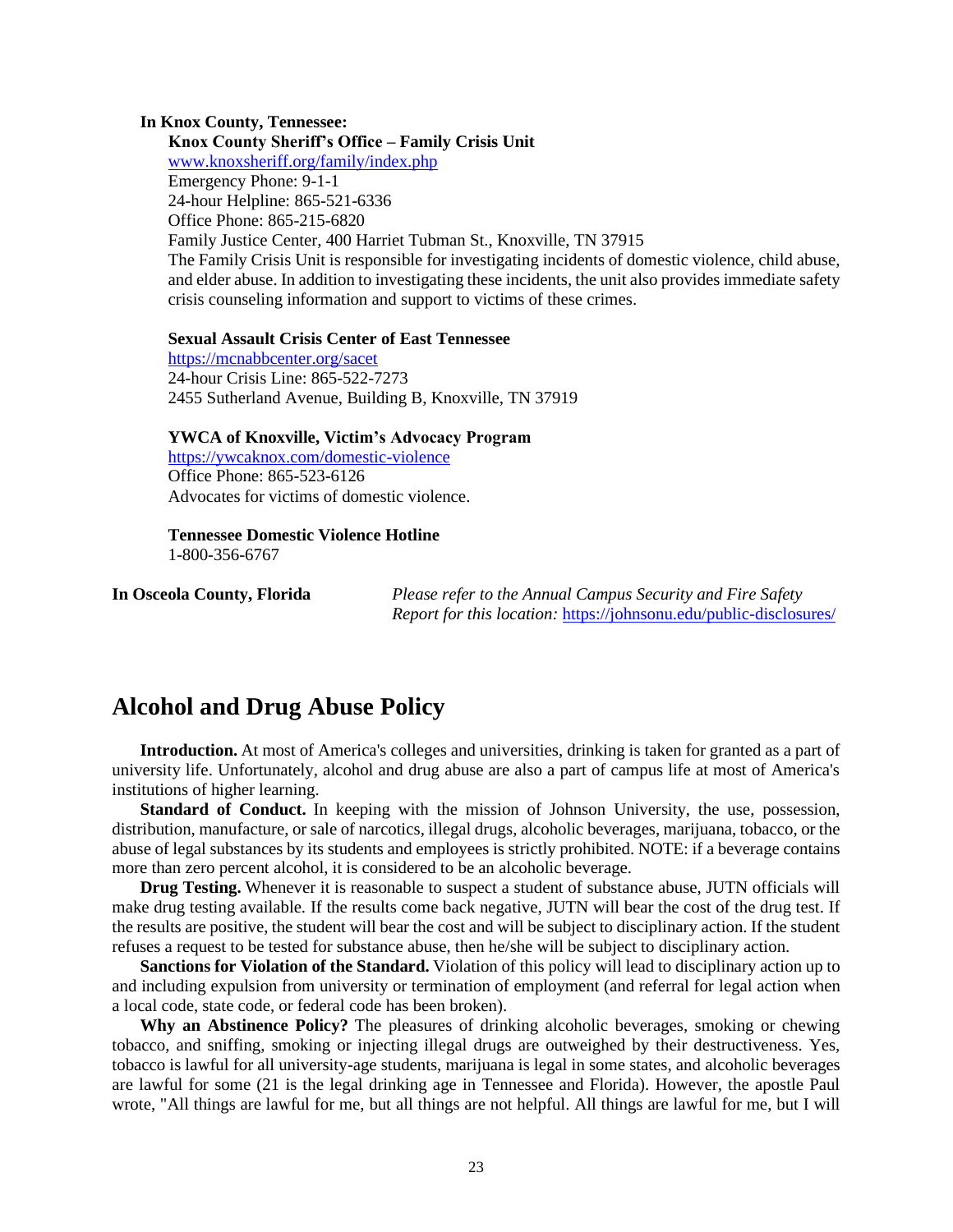not be brought under the power of any" (I Corinthians 6:12, NKJV). Sobriety and self-control are the Biblical norm, not drunkenness and addiction. Johnson University teaches that abstinence is the best way to achieve the Biblical norm.

**Help is Available.** Confidential referrals for counseling, treatment, or rehabilitation are available on the Tennessee campus from the counseling center and the health services office to students and employees who voluntarily seek such assistance. Helpful literature on alcohol and drug abuse can also be found in the counseling center and in the health services office.

**Tennessee Codes.** Under Tennessee state law, it is unlawful for any person under the age of twentyone to buy, possess, transport or consume alcoholic beverages (TCA 1-3-113); to provide alcoholic beverages to minors (TCA 39-15-404); to be intoxicated in public (TCA 39-17-310); to possess or exchange a controlled substance (TCA 39-17-417). Copies of the applicable Tennessee Codes are available from the student services office.

**Federal Codes.** Possession and trafficking in controlled substances is regulated by federal law. The Federal Codes provide for fines plus imprisonment for possession (21USC844); forfeiture of real and personal property used to possess or facilitate possession (21USC853, 21USC881); forfeiture of vehicles, boats, aircraft, etc, used to transport a controlled substance (21USC884); civil fines and denial of federal benefits (21USC854); ineligibility to purchase or receive a firearm (18USC922).

#### **Straight Facts About Drugs and Alcohol**

*Source:* The National Clearinghouse for Alcohol and Drug Information, 05/24/2001 – excerpts from <http://www.health.org/govpubs/rpo884/>

#### **Alcohol**

Alcohol abuse is a pattern of problem drinking that results in health consequences, social, problems, or both. However, alcohol dependence, or alcoholism, refers to a disease that is characterized by abnormal alcohol-seeking behavior that leads to impaired control over drinking. If you have a drinking problem, or if you suspect you have a drinking problem, there are many others out there like you, and there is help available. Talk to school counselor, a friend, a parent, or a minister.

Short-term effects of alcohol use include:

- distorted vision, hearing, and coordination
- altered perceptions and emotions

Long-term effects of heavy alcohol use include:

- loss of appetite
- vitamin deficiencies
- stomach ailments
- skin problems
- sexual impotence

# **Cigarette Smoking**

- impaired judgment
- bad breath
- hangover
- liver damage
- heart and central nervous system damage
- memory loss

Although many people smoke because they believe cigarettes calm their nerves, smoking releases epinephrine, a hormone that creates physiological stress in the smoker, rather than relaxation. The use of tobacco is addictive. Most users develop tolerance for nicotine and need greater amounts to produce a desired effect. Smokers become physically and psychologically dependent and will suffer withdrawal symptoms including: changes in body temperature, heart rate, digestion, muscle tone, and appetite. Psychological symptoms include: irritability, anxiety, sleep disturbances, nervousness, headaches, fatigue, nausea, and cravings for tobacco that can last days, weeks, months, years, or an entire lifetime.

Cigarette smoking is perhaps the most devastating preventable cause of disease and premature death. Smoking is particularly dangerous for teens because their bodies are still developing and changing and the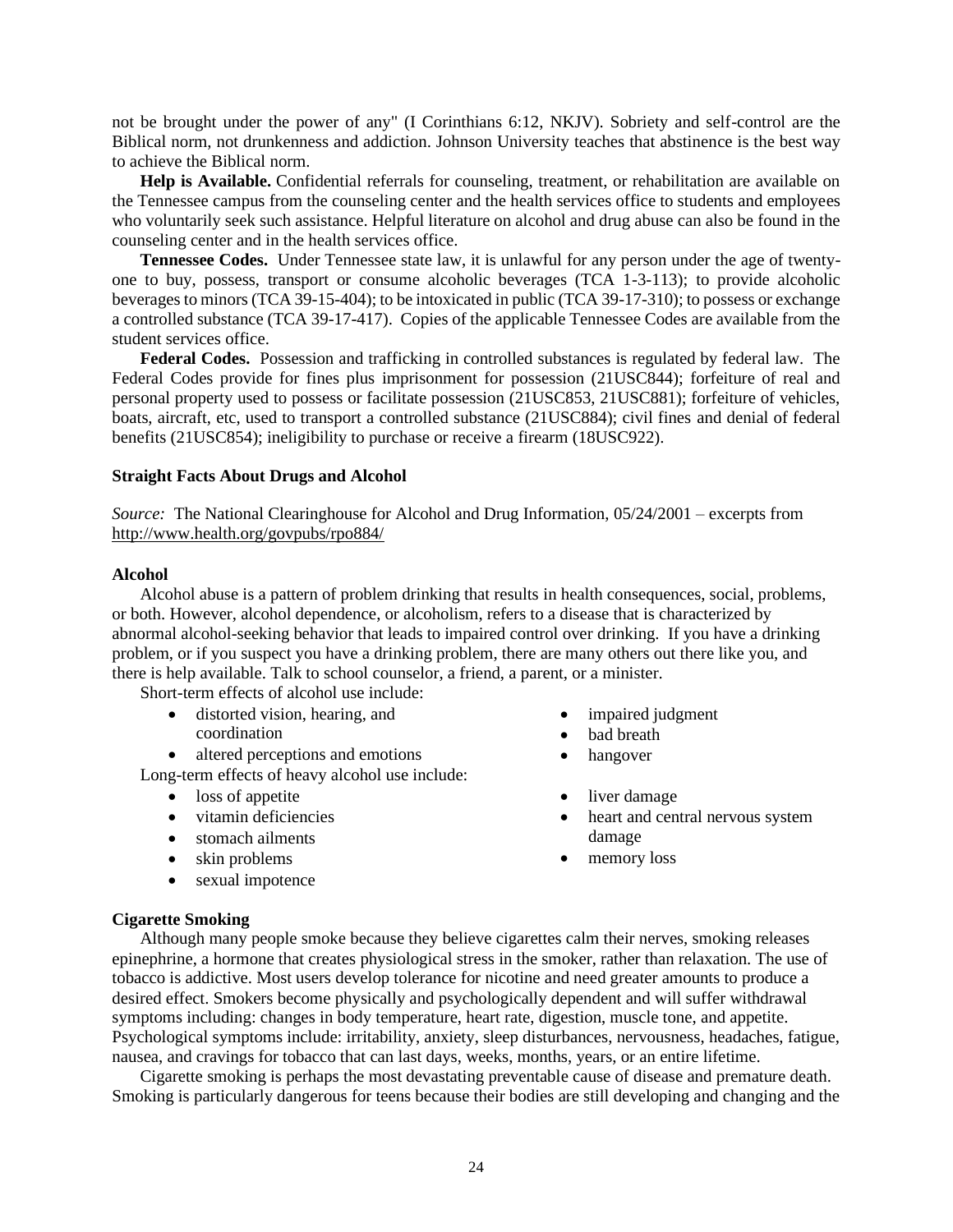4,000 chemicals (including 200 known poisons) in cigarette smoke can adversely affect this process. Cigarettes are highly addictive. One-third of young people who are just "experimenting" end up being addicted by the time they are 20.

Risks associated with smoking cigarettes:

- diminished or extinguished sense of smell and taste
- frequent colds
- smoker's cough
- gastric ulcers
- chronic bronchitis
- increase in heart rate and blood pressure
- premature and more abundant face wrinkles
- emphysema
- heart disease
- stroke
- cancer of the mouth, larynx, pharynx, esophagus, lungs, pancreas, cervix, uterus, bladder

#### **Cocaine and Crack**

Cocaine is a white powder that comes from the leaves of the South American coca plant. Cocaine is either "snorted" through the nasal passages or injected intravenously. Cocaine belongs to a class of drugs known as stimulants, which tend to give a temporary illusion of limitless power and energy that leave the user feeling depressed, edgy, and craving more. Crack is a smokable form of cocaine that has been chemically altered. Drug users who inject the drug and share needles are at risk for acquiring HIV/AIDS.

Cocaine and crack are highly addictive. This addiction can erode physical and mental health and can become so strong that these drugs dominate all aspects of an addict's life. Some users spend hundred or thousands of dollars on cocaine and crack each week and will do anything to support their habit. Many turn to drug selling, prostitution, or other crimes. Cocaine and crack use has been a contributing factor in a number of drownings, car crashes, falls, burns, and suicides. Cocaine and crack addicts often become unable to function sexually. Even first time users may experience seizures or heart attacks, which can be fatal.

Physical risks associated with using *any* amount of cocaine and crack:

- increases in blood pressure, heart rate, breathing rate, and body temperature
- heart attacks, strokes, and respiratory failure

Psychological risks:

- violent, erratic, or paranoid behavior
- hallucinations and "coke bugs"--a sensation of imaginary insects crawling over the skin
- confusion, anxiety, and depression
- hepatitis or AIDS through shared needles
- brain seizures
- reduction of the body's ability to resist and combat infection
- loss of interest in food or sex
- "cocaine psychosis"--losing touch with reality, loss of interest in friends, family, sports, hobbies, and other activities

#### **Inhalants**

Inhalants refer to substances that are sniffed or huffed to give the user an immediate head rush or high. They include a diverse group of chemicals that are found in consumer products such as aerosols and cleaning solvents. Inhalant use can cause a number of physical and emotional problems, and even onetime use can result in death.

Using inhalants even one time can put you at risk for:

- sudden death
- suffocation
- visual hallucinations

Short-term effects of inhalants include:

- severe mood swings
- numbness and tingling of the hands and feet
- heart palpitations breathing difficulty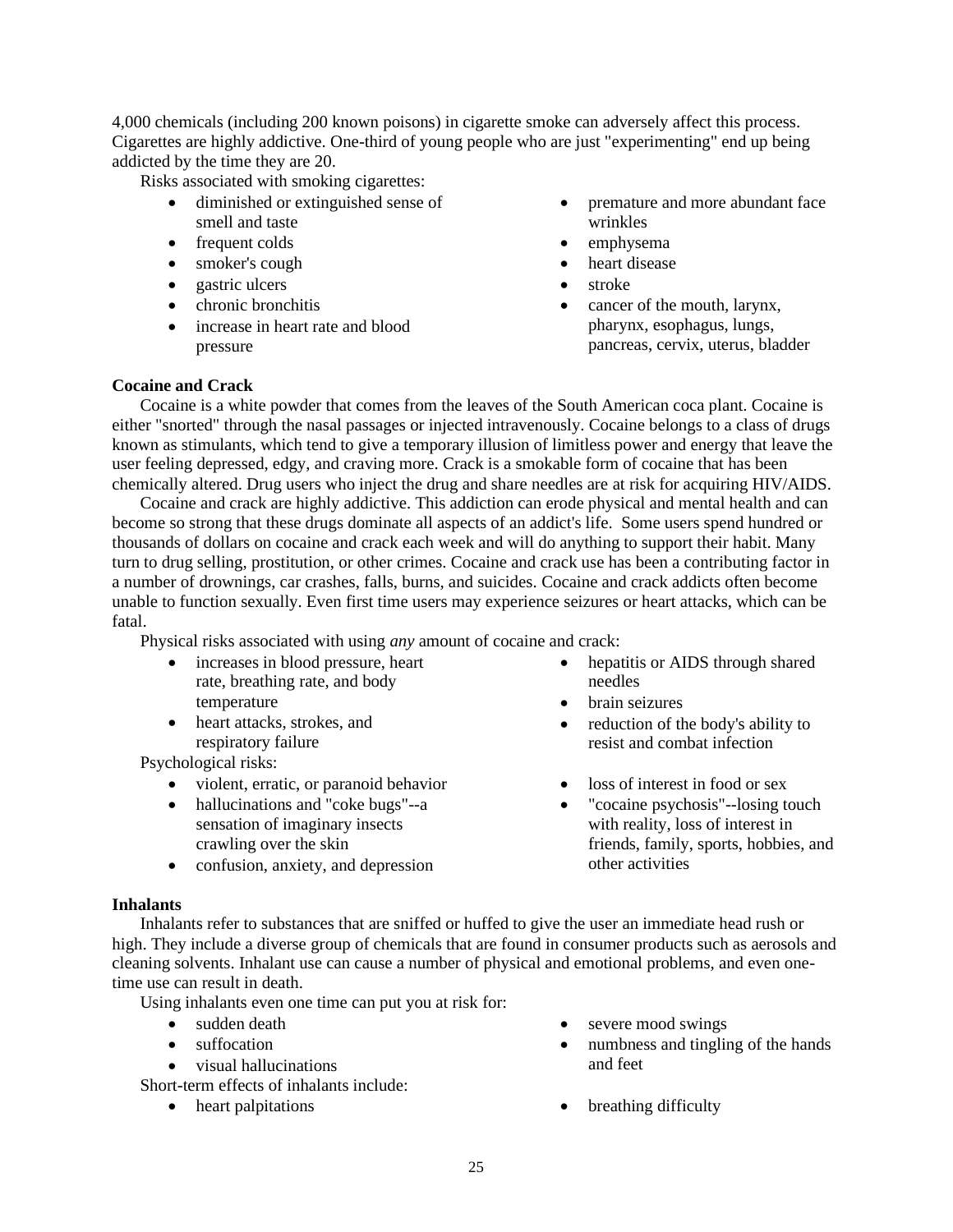Prolonged use can result in:

- headache, muscle weakness, abdominal pain
- decrease or loss of sense of smell
- nausea
- nosebleeds
- hepatitis
- violent behaviors
- irregular heartbeat

#### **Marijuana**

- dizziness headaches
	- liver, lung, and kidney impairment
	- irreversible brain damage
	- nervous system damage
	- dangerous chemical imbalances in the body
	- involuntary passing of urine and feces

Marijuana is the most widely used illicit drug in the United States and tends to be the first illegal drug teens use. The physical effects of marijuana use, particularly on developing adolescents, can be acute. Marijuana blocks the messages going to your brain and alters your perceptions and emotions, vision, hearing, and coordination. A recent study of 1,023 trauma patients admitted to a shock trauma unit found that one-third had marijuana in their blood.

Short-term effects of using marijuana:

- sleepiness
- difficulty keeping track of time, impaired or reduced short-term memory
- reduced ability to perform tasks requiring concentration and coordination, such as driving a car

Long-term effects of using marijuana:

- enhanced cancer risk
- decrease in testosterone levels for men; also lower sperm counts and difficulty having children
- increase in testosterone levels for women; also increased risk of infertility
- increased heart rate
- potential cardiac dangers for those with preexisting heart disease
- bloodshot eyes
- dry mouth and throat
- decreased social inhibitions
- paranoia, hallucinations
- diminished or extinguished sexual pleasure
- psychological dependence requiring more of the drug to get the same effect

#### **Methamphetamine**

Methamphetamine is a stimulant drug chemically related to amphetamine but with stronger effects on the central nervous system. Street names for the drug include "speed," "meth," and "crank." Methamphetamine is used in pill form, or in powdered form by snorting or injecting. Crystallized methamphetamine known as "ice," "crystal," or "glass," is a smokable and more powerful form of the drug. Methamphetamine is an increasingly popular drug at raves (all night dancing parties), and as part of a number of drugs used by college-aged students. Marijuana and alcohol are commonly listed as additional drugs of abuse among methamphetamine treatment admissions.

The effects of methamphetamine use include:

- increased heart rate and blood pressure
- increased wakefulness: insomnia
- increased physical activity
- decreased appetite
- respiratory problems
- extreme anorexia
- hypothermia, convulsions, and cardiovascular problems, which can lead to death
- euphoria
- irritability, confusion, tremors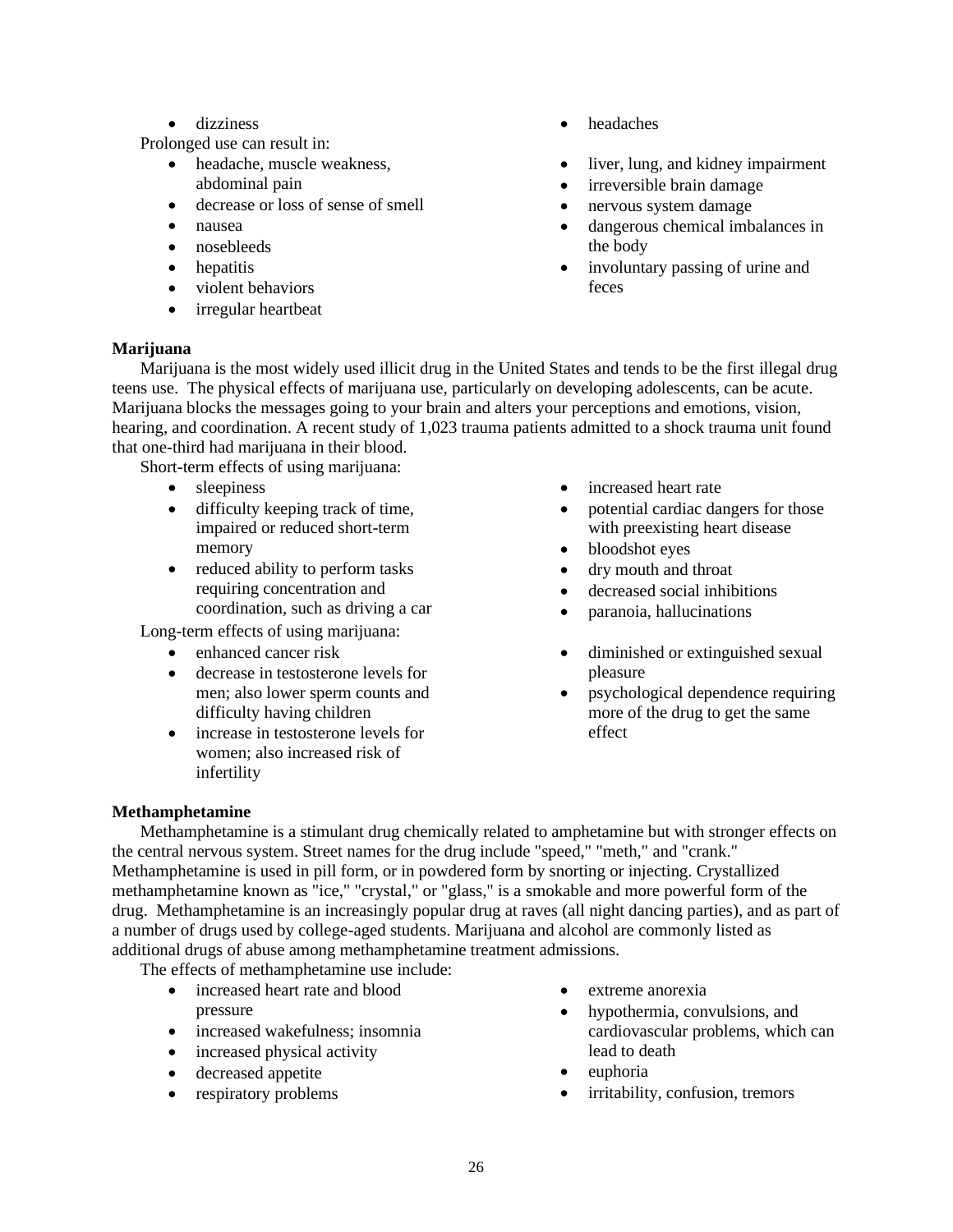- anxiety, paranoia, or violent behavior
- can cause irreversible damage to blood vessels in the brain, producing strokes

#### **Federal Financial Aid Consequences, Section 484(r):**

#### • Drug users who inject the drug and share needles are at risk for acquiring HIV/AIDS

#### **(r) SUSPENSION OF ELIGIBILITY FOR DRUG-RELATED OFFENSES.—**

(1) IN GENERAL — A student who has been convicted of any offense under any Federal or State law involving the possession or sale of a controlled substance shall not be eligible to receive any grant, loan, or work assistance under this title during the period beginning on the date of such conviction and ending after the interval specified in the following table:

#### **If convicted of an offense involving:**

| The possession of a controlled substance: | Ineligibility period is: |
|-------------------------------------------|--------------------------|
|                                           |                          |
|                                           |                          |
|                                           |                          |
| The sale of a controlled substance:       | Ineligibility period is: |
|                                           |                          |
|                                           |                          |
|                                           |                          |

#### (2) REHABILITATION — A student whose eligibility has been suspended under paragraph (1) may resume eligibility before the end of the ineligibility period determined under such paragraph if— (A) the student satisfactorily completes a drug rehabilitation program that—

- (i) complies with such criteria as the Secretary shall prescribe in regulations for purposes of this paragraph; and
- (ii) includes two unannounced drug tests;
- (B) the student successfully passes two unannounced drug tests conducted by a drug rehabilitation program that complies with such criteria as the Secretary shall prescribe in regulations for purposes of subparagraph (A)(i); or
- (C) the conviction is reversed, set aside, or otherwise rendered nugatory.
- (3) DEFINITIONS In this subsection, the term ''controlled substance'' has the meaning given the term in section 102(6) of the Controlled Substances Act (21 U.S.C. 802(6)).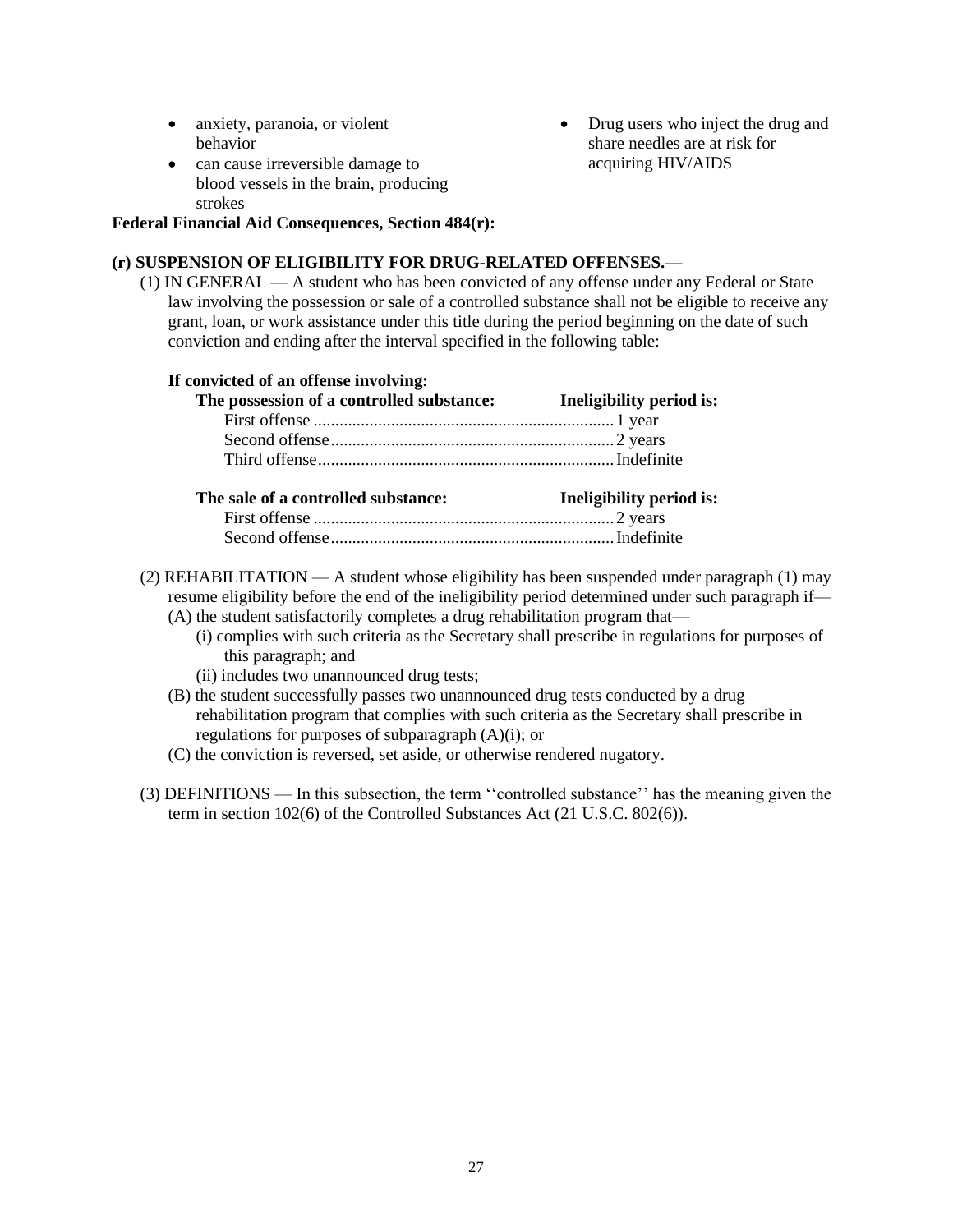### **Fire Safety**

**Residence Hall Policies.** The following are prohibited in and around Johnson residence halls: burning of candles or incense, halogen lamps, appliances for cooking (other than microwaves and coffee makers in Brown and Johnson Halls), barbecue grills (including propane bottles, charcoal briquettes, lighter fluid, and unused grills), gasoline or any kind of fuel, and motorized vehicles. Because of the fire hazard involved, no real trees or live greenery are permitted in the residence halls during the Christmas season. Other fire hazards as identified by student life and/or campus safety personnel may also be prohibited, including "daisy-chained" extension cords or excessive use of flammable decorations.

**Procedures for Evacuating Residence Halls.** Residence hall evacuations procedures are initiated when a building is no longer safe for occupation. The fire alarm system is an important and effective notification system. When the fire alarm sounds in a residence hall, all occupants of the building are to proceed to the nearest exit and remain in a safe location at least 50 feet from the building and out of roads and driveways until an "all-clear" signal is given by campus safety personnel and/or residence staff. Upon evacuation, occupants are to cluster in predetermined assembly areas. If necessary, occupants will be moved to safe shelter in the Phillips-Welshimer building. Resident Assistants will check to see that occupants are evacuated and assess how many students are present. Having determined that, Resident Assistants should walk the perimeter of the building and notify campus safety personnel of any students remaining in the building.

Resident hall staff will provide instruction, at least once per semester, to residents concerning evacuation procedures and assembly points.

Fire drills are conducted annually in order to familiarize occupants with evacuation procedures.

#### **Policies for Other Student Residences.**

**Bell Hall.** The following are prohibited in and within 10 feet of Bell Hall: burning of candles or incense, halogen lamps, barbecue grills (including propane bottles, charcoal briquettes, lighter fluid, and unused grills), gasoline or any kind of fuel, and motorized vehicles. Because of the fire hazard involved, no real trees or live greenery are permitted in the residence halls during the Christmas season. Other fire hazards as identified by student life and/or campus safety personnel may also be prohibited, including "daisychained" extension cords or excessive use of flammable decorations.

**Garrett Way and Gateway Townhouses.** The following are prohibited in and within 10 feet of Garrett Way and Gateway townhouses: barbecue grills (including propane bottles, charcoal briquettes, lighter fluid, and unused grills), gasoline or any kind of fuel, and motorized vehicles. Other fire hazards as identified by student life and/or campus safety personnel may also be prohibited, including "daisy-chained" extension cords or excessive use of flammable decorations.

**Mobile Homes and Duplexes.** The following are prohibited in mobile homes and duplexes: gasoline or any kind of fuel, and motorized vehicles. Other fire hazards as identified by student life and/or campus safety personnel may also be prohibited, including "daisy-chained" extension cords or excessive use of flammable decorations.

#### **Reporting Fires.**

**Residence Halls.** After the immediate emergency has passed, students and employees are required to report all fire incidents to the Resident Director. The Resident Director will report the incident to the Campus Safety Officer located in the Plant Services office.

**Other Campus Student Housing.** After the immediate emergency has passed, students and employees are required to report all fire incidents to the Campus Safety Officer located in the Plant Services office. **Fire Safety System: Other Student Residences**

Townhomes, duplexes, and mobile homes are equipped with smoke detectors and fire extinguishers.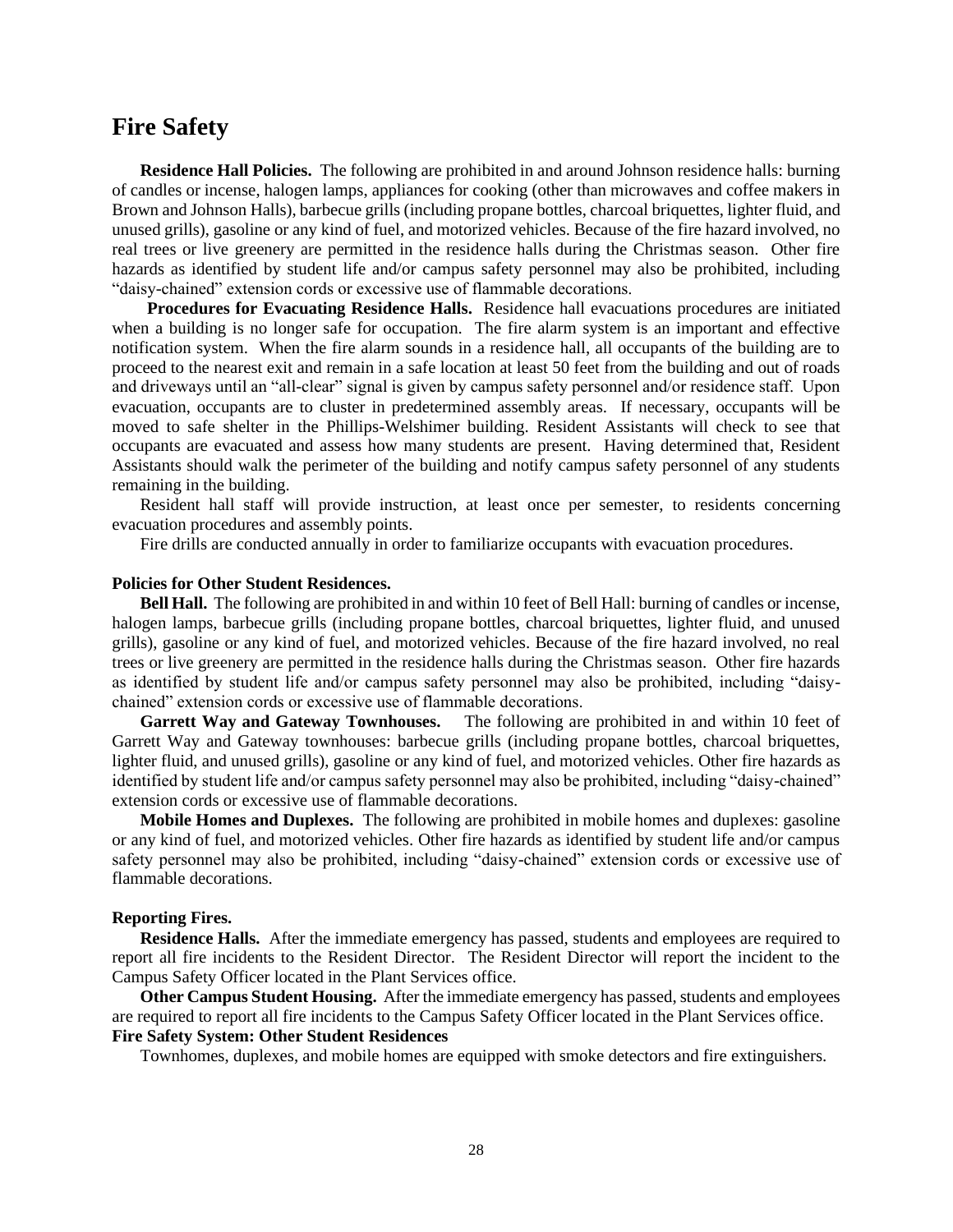| <b>Building</b> | <b>Fire Alarm</b>        | <b>Fire Detection</b> | <b>Detector Type</b> | <b>Sprinklers</b> | <b>Sprinkler Type</b> | <b>#Fire Drills</b> |
|-----------------|--------------------------|-----------------------|----------------------|-------------------|-----------------------|---------------------|
| <b>Brown</b>    | <b>Central Monitored</b> | Full                  | <b>Smoke</b>         | Full              | Wet                   |                     |
| Johnson         | <b>Central Monitored</b> | Full                  | Smoke                | Full              | Wet                   |                     |
| Clark           | <b>Central Monitored</b> | Full                  | Smoke                | Full              | Wet                   |                     |
| Bell            | <b>Central Monitored</b> | Full                  | Smoke                | None              | N/A                   |                     |

**Table 2. Fire Safety Systems: Campus Residence Halls** 

### **Table 3. Fire Statistics for Campus Student Housing (notes on following page)**

|                          | 2018             |                  |                  |                  | 2019             |                  | 2020             |                  |                  |
|--------------------------|------------------|------------------|------------------|------------------|------------------|------------------|------------------|------------------|------------------|
|                          | Fires            | Injuries         | Deaths           | Fires            | Injuries         | Deaths           | Fires            | Injuries         | Deaths           |
| <b>Bell Hall</b>         | $\Omega$         | $\mathbf{0}$     | $\theta$         | $\overline{0}$   | $\overline{0}$   | $\mathbf{0}$     | $\mathbf{0}$     | $\overline{0}$   | $\theta$         |
| <b>Brown Hall</b>        | $\overline{111}$ | $\boldsymbol{0}$ | $\boldsymbol{0}$ | $\boldsymbol{0}$ | $\overline{0}$   | $\boldsymbol{0}$ | 1[1]             | $\boldsymbol{0}$ | $\boldsymbol{0}$ |
| Clark Hall               | $\theta$         | $\boldsymbol{0}$ | $\boldsymbol{0}$ | $\boldsymbol{0}$ | $\boldsymbol{0}$ | $\boldsymbol{0}$ | $\boldsymbol{0}$ | $\boldsymbol{0}$ | $\boldsymbol{0}$ |
| Johnson Hall             | $\boldsymbol{0}$ | $\overline{0}$   | $\boldsymbol{0}$ | $\boldsymbol{0}$ | $\overline{0}$   | $\boldsymbol{0}$ | $\boldsymbol{0}$ | $\boldsymbol{0}$ | $\boldsymbol{0}$ |
| 2360 Bell Drive          | $\boldsymbol{0}$ | $\boldsymbol{0}$ | $\boldsymbol{0}$ | $\boldsymbol{0}$ | $\boldsymbol{0}$ | $\boldsymbol{0}$ | $\boldsymbol{0}$ | $\boldsymbol{0}$ | $\boldsymbol{0}$ |
| Garrett Way 1            | $\overline{0}$   | $\mathbf{0}$     | $\theta$         | $\Omega$         | $\theta$         | $\overline{0}$   | $\overline{0}$   | $\mathbf{0}$     | $\Omega$         |
| Garrett Way 2            | $\boldsymbol{0}$ | $\boldsymbol{0}$ | $\boldsymbol{0}$ | $\boldsymbol{0}$ | $\boldsymbol{0}$ | $\boldsymbol{0}$ | $\boldsymbol{0}$ | $\boldsymbol{0}$ | $\boldsymbol{0}$ |
| Gateway 1                | $\boldsymbol{0}$ | $\mathbf{0}$     | $\overline{0}$   | $\boldsymbol{0}$ | $\theta$         | $\mathbf{0}$     | $\boldsymbol{0}$ | $\overline{0}$   | $\boldsymbol{0}$ |
| Gateway 2                | $\overline{0}$   | $\overline{0}$   | $\overline{0}$   | $\overline{0}$   | $\overline{0}$   | $\mathbf{0}$     | $\overline{0}$   | $\mathbf{0}$     | $\overline{0}$   |
| 7902 Sunset Ct           | $\boldsymbol{0}$ | $\boldsymbol{0}$ | $\boldsymbol{0}$ | 1[3]             | $\overline{0}$   | $\boldsymbol{0}$ | $\boldsymbol{0}$ | $\boldsymbol{0}$ | $\boldsymbol{0}$ |
| 7903 Sunset Ct           | $\overline{0}$   | $\mathbf{0}$     | $\overline{0}$   | $\overline{0}$   | $\mathbf{0}$     | $\mathbf{0}$     | $\boldsymbol{0}$ | $\mathbf{0}$     | $\overline{0}$   |
| 7904 Sunset Ct           | $\boldsymbol{0}$ | $\theta$         | $\theta$         | $\theta$         | $\theta$         | $\theta$         | $\theta$         | $\theta$         | $\theta$         |
| 7905 Sunset Ct           | $\boldsymbol{0}$ | $\boldsymbol{0}$ | $\overline{0}$   | $\boldsymbol{0}$ | $\boldsymbol{0}$ | $\boldsymbol{0}$ | $\boldsymbol{0}$ | $\boldsymbol{0}$ | $\mathbf{0}$     |
| 7906 Sunset Ct           | $\boldsymbol{0}$ | $\boldsymbol{0}$ | $\theta$         | 1                | $\theta$         | $\boldsymbol{0}$ | 1                | $\boldsymbol{0}$ | $\boldsymbol{0}$ |
| 7907 Sunset Ct           | $\theta$         | $\theta$         | $\theta$         | $\Omega$         | $\theta$         | $\theta$         | $\theta$         | $\theta$         | $\theta$         |
| 7908 Sunset Ct           | $\boldsymbol{0}$ | $\boldsymbol{0}$ | $\overline{0}$   | $\overline{0}$   | $\mathbf{0}$     | $\overline{0}$   | $\boldsymbol{0}$ | $\overline{0}$   | $\overline{0}$   |
| 7909 Sunset Ct           | $\overline{0}$   | $\overline{0}$   | $\theta$         | $\overline{0}$   | $\overline{0}$   | $\boldsymbol{0}$ | $\overline{0}$   | $\boldsymbol{0}$ | $\boldsymbol{0}$ |
| 7910 Sunset Ct           | $\theta$         | $\Omega$         | $\theta$         | $\Omega$         | $\theta$         | $\theta$         | $\theta$         | $\theta$         | $\Omega$         |
| 7911 Sunset Ct           | $\overline{0}$   | $\mathbf{0}$     | $\overline{0}$   | $\overline{0}$   | $\mathbf{0}$     | $\mathbf{0}$     | $\overline{0}$   | $\mathbf{0}$     | $\overline{0}$   |
| 7913 Sunset Ct           | $\overline{0}$   | $\overline{0}$   | $\overline{0}$   | $\overline{0}$   | $\overline{0}$   | $\overline{0}$   | $\overline{0}$   | $\overline{0}$   | $\overline{0}$   |
| 7801 Old Orchard Ct.     | $\overline{0}$   | $\boldsymbol{0}$ | $\boldsymbol{0}$ | $\boldsymbol{0}$ | $\boldsymbol{0}$ | $\boldsymbol{0}$ | $\overline{0}$   | $\boldsymbol{0}$ | $\mathbf{0}$     |
| 7803 Old Orchard Ct      | $\boldsymbol{0}$ | $\boldsymbol{0}$ | $\overline{0}$   | $\mathbf{0}$     | $\boldsymbol{0}$ | $\boldsymbol{0}$ | $\boldsymbol{0}$ | $\boldsymbol{0}$ | $\boldsymbol{0}$ |
| 7805/7807 Old Orchard Ct | 1 <sub>[2]</sub> | $\theta$         | $\theta$         | $\theta$         | $\overline{0}$   | $\theta$         | $\theta$         | $\theta$         | $\theta$         |
| 7809/7811 Old Orchard Ct | $\overline{0}$   | $\boldsymbol{0}$ | $\boldsymbol{0}$ | $\boldsymbol{0}$ | $\boldsymbol{0}$ | $\boldsymbol{0}$ | $\boldsymbol{0}$ | $\boldsymbol{0}$ | $\boldsymbol{0}$ |
| 7813/7815 Old Orchard Ct | $\boldsymbol{0}$ | $\boldsymbol{0}$ | $\theta$         | $\overline{0}$   | $\theta$         | $\boldsymbol{0}$ | $\overline{0}$   | $\boldsymbol{0}$ | $\Omega$         |
| 7821/7823 Old Orchard Ct | $\theta$         | $\overline{0}$   | $\overline{0}$   | $\overline{0}$   | $\theta$         | $\theta$         | $\mathbf{0}$     | $\overline{0}$   | $\overline{0}$   |
| 7825/7827 Old Orchard Ct | $\boldsymbol{0}$ | $\boldsymbol{0}$ | $\mathbf{0}$     | $\boldsymbol{0}$ | $\boldsymbol{0}$ | $\boldsymbol{0}$ | $\boldsymbol{0}$ | $\mathbf{0}$     | $\boldsymbol{0}$ |
| 7829/7831 Old Orchard Ct | $\boldsymbol{0}$ | $\boldsymbol{0}$ | $\overline{0}$   | $\overline{0}$   | $\boldsymbol{0}$ | $\boldsymbol{0}$ | $\overline{0}$   | $\boldsymbol{0}$ | $\overline{0}$   |
| 7833/7835 Old Orchard Ct | $\theta$         | $\Omega$         | $\theta$         | $\Omega$         | $\theta$         | $\theta$         | $\boldsymbol{0}$ | $\theta$         | $\boldsymbol{0}$ |
| 7837/7839 Old Orchard Ct | $\boldsymbol{0}$ | $\boldsymbol{0}$ | $\overline{0}$   | $\overline{0}$   | $\boldsymbol{0}$ | $\mathbf{0}$     | $\boldsymbol{0}$ | $\boldsymbol{0}$ | $\overline{0}$   |
| 7841/7843 Old Orchard Ct | $\boldsymbol{0}$ | $\overline{0}$   | $\boldsymbol{0}$ | $\theta$         | $\overline{0}$   | $\boldsymbol{0}$ | $\boldsymbol{0}$ | $\boldsymbol{0}$ | $\mathbf{0}$     |
| 7845/7847 Old Orchard Ct | $\overline{0}$   | $\boldsymbol{0}$ | $\theta$         | $\overline{0}$   | $\theta$         | $\boldsymbol{0}$ | $\overline{0}$   | $\boldsymbol{0}$ | $\theta$         |
| 7853 Old Orchard Ct      | $\overline{0}$   | $\boldsymbol{0}$ | $\boldsymbol{0}$ | $\boldsymbol{0}$ | $\boldsymbol{0}$ | $\mathbf{0}$     | $\boldsymbol{0}$ | $\boldsymbol{0}$ | $\boldsymbol{0}$ |
| 7855 Old Orchard Court   | $\overline{0}$   | $\overline{0}$   | $\overline{0}$   | $\overline{0}$   | $\overline{0}$   | $\theta$         | $\overline{0}$   | $\boldsymbol{0}$ | $\overline{0}$   |
| 7857 Old Orchard Ct      | $\boldsymbol{0}$ | $\boldsymbol{0}$ | $\boldsymbol{0}$ | $\boldsymbol{0}$ | $\mathbf{0}$     | $\boldsymbol{0}$ | $\boldsymbol{0}$ | $\boldsymbol{0}$ | $\boldsymbol{0}$ |
| 7859 Old Orchard Ct      | $\overline{0}$   | $\boldsymbol{0}$ | $\overline{0}$   | $\boldsymbol{0}$ | $\boldsymbol{0}$ | $\boldsymbol{0}$ | $\boldsymbol{0}$ | $\mathbf{0}$     | $\overline{0}$   |
| 7861 Old Orchard Ct      | $\overline{0}$   | $\overline{0}$   | $\overline{0}$   | $\overline{0}$   | $\overline{0}$   | $\overline{0}$   | $\overline{0}$   | $\overline{0}$   | $\overline{0}$   |
| 7863 Old Orchard Ct      | $\overline{0}$   | $\mathbf{0}$     | $\overline{0}$   | $\overline{0}$   | $\mathbf{0}$     | $\overline{0}$   | $\overline{0}$   | $\mathbf{0}$     | $\overline{0}$   |
| 7865 Old Orchard Ct      | $\boldsymbol{0}$ | $\boldsymbol{0}$ | $\boldsymbol{0}$ | $\boldsymbol{0}$ | $\boldsymbol{0}$ | $\boldsymbol{0}$ | $\boldsymbol{0}$ | $\boldsymbol{0}$ | $\boldsymbol{0}$ |
| 7867 Old Orchard Ct      | $\overline{0}$   | $\overline{0}$   | $\theta$         | $\overline{0}$   | $\overline{0}$   | $\overline{0}$   | $\overline{0}$   | $\overline{0}$   | $\overline{0}$   |
| 7869 Old Orchard Ct      | $\boldsymbol{0}$ | $\boldsymbol{0}$ | $\boldsymbol{0}$ | $\boldsymbol{0}$ | $\boldsymbol{0}$ | $\boldsymbol{0}$ | $\boldsymbol{0}$ | $\boldsymbol{0}$ | $\boldsymbol{0}$ |
| 7871 Old Orchard Ct      | $\boldsymbol{0}$ | $\mathbf{0}$     | $\theta$         | $\theta$         | $\theta$         | $\theta$         | $\boldsymbol{0}$ | $\boldsymbol{0}$ | $\theta$         |
| 7873 Old Orchard Ct      | $\overline{0}$   | $\mathbf{0}$     | $\overline{0}$   | $\overline{0}$   | $\overline{0}$   | $\overline{0}$   | $\overline{0}$   | $\mathbf{0}$     | $\overline{0}$   |
| <b>Total</b>             | $\overline{2}$   | $\overline{0}$   | $\overline{0}$   | $\mathbf{1}$     | $\overline{0}$   | $\boldsymbol{0}$ | $\mathbf{1}$     | $\boldsymbol{0}$ | $\overline{0}$   |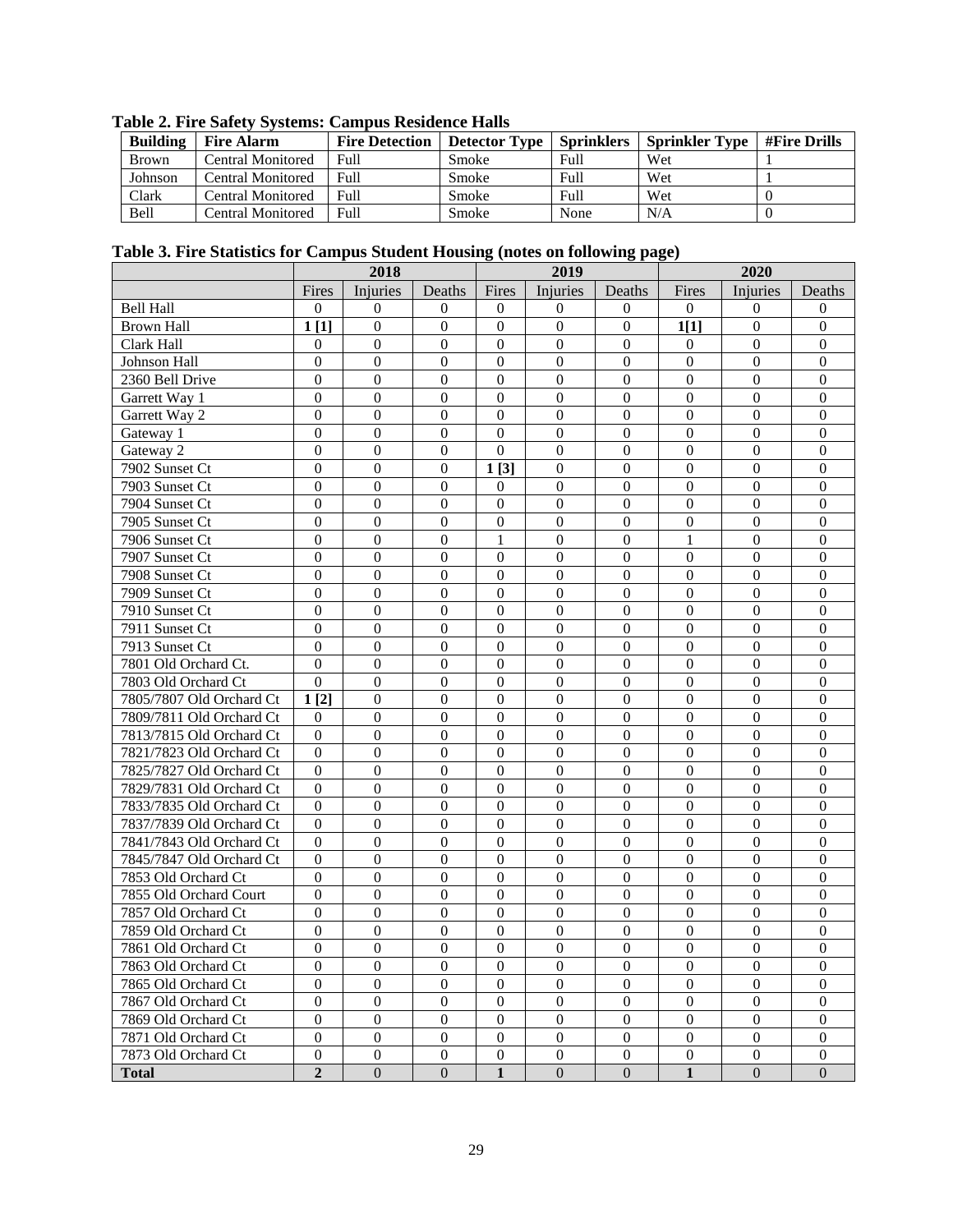**Notes: [1]** Washing machine belt burned up. Damage approximately \$75. **[2]** Oil fire in pan on stove. Damage estimated at \$800. **[3]** Damage was limited to an HVAC electrical controller which occurred during maintenance. Damage estimated at \$25.

Current fire log information is available to the public at the reception desk in the Phillips-Welshimer Building.

#### **Fire Safety Training and Education**.

Fire safety training is included in the annual Resident Director and Resident Assistant Training program conducted before the beginning of the fall semester. Topics covered include emergency procedures, and fire and building evacuation zones on the Tennessee campus. Fire safety education is included in the semi-annual new-student orientation session covering campus safety and security held at the beginning of the fall and spring semesters. In addition, a colorful "Emergency Procedure Guide" is posted on the inside of every campus apartment's front door. Topics covered include health or safety emergency contacts, maintenance assistance, RD and RA phone numbers, evacuation emergency procedures, evacuation zones map, and basic shelter-in-place instructions.

#### **Plans for Fire Safety Improvement**

JUTN constructed a new station housing trucks belonging to the Seymour Volunteer Fire Department in 2012. JUTN has no plans to upgrade fire safety systems in the 2021-22 budget year.